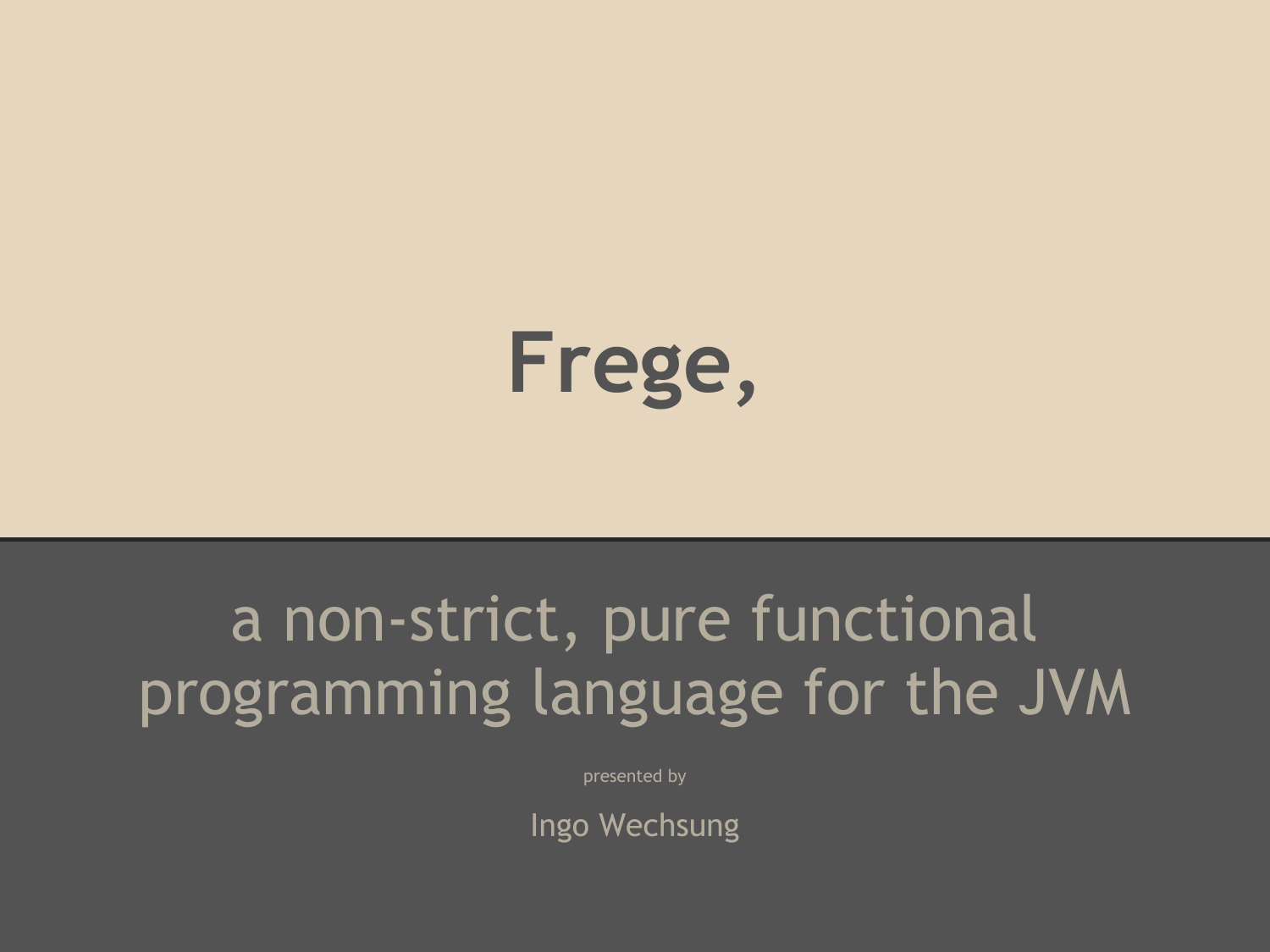# **Named after G. Frege, who had a concept of higher order functions**

*Wie nun Funktionen von Gegenständen grundverschieden sind, so sind auch Funktionen, deren Argumente Funktionen sind und sein müssen, grundverschieden von Funktionen, deren Argumente Gegenstände sind und nichts anderes sein können. Diese nenne ich Funktionen erster, jene Funktionen zweiter Stufe.*

G. Frege, "Funktion und Begriff", 1891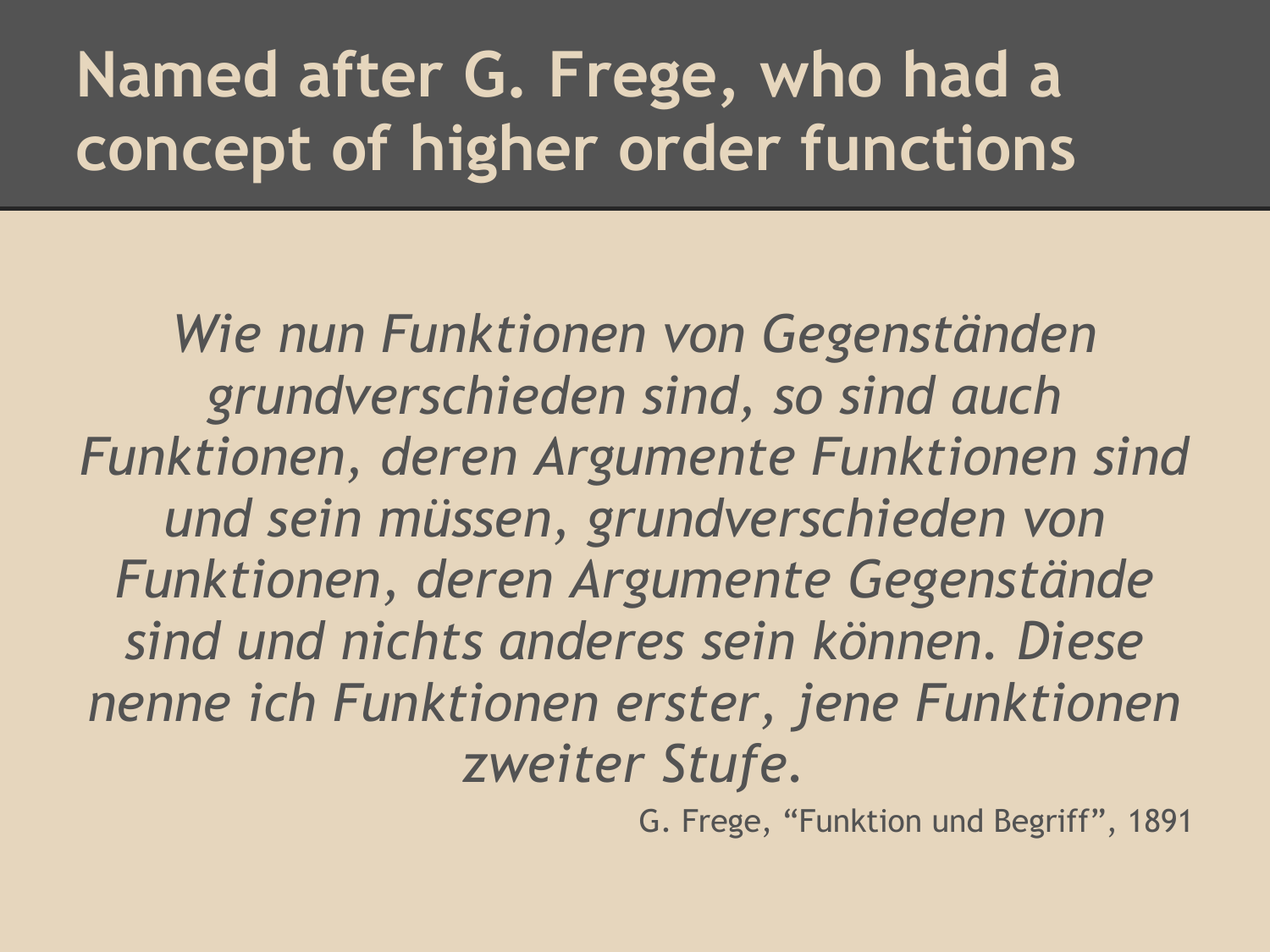## **Gottlob Frege** \* 8. November 1848; † 26. July 1925

German mathematician, logician and philosopher. He is considered to be one of the founders of modern logic and made major contributions to the foundations of mathematics.

Frege lived and worked in Jena.

I recommend: [Die Grundlagen der Arithmetik,](http://archive.org/details/diegrundlagende00freggoog) [eine logisch mathematische Untersuchung](http://archive.org/details/diegrundlagende00freggoog) [über den Begriff der Zahl.](http://archive.org/details/diegrundlagende00freggoog)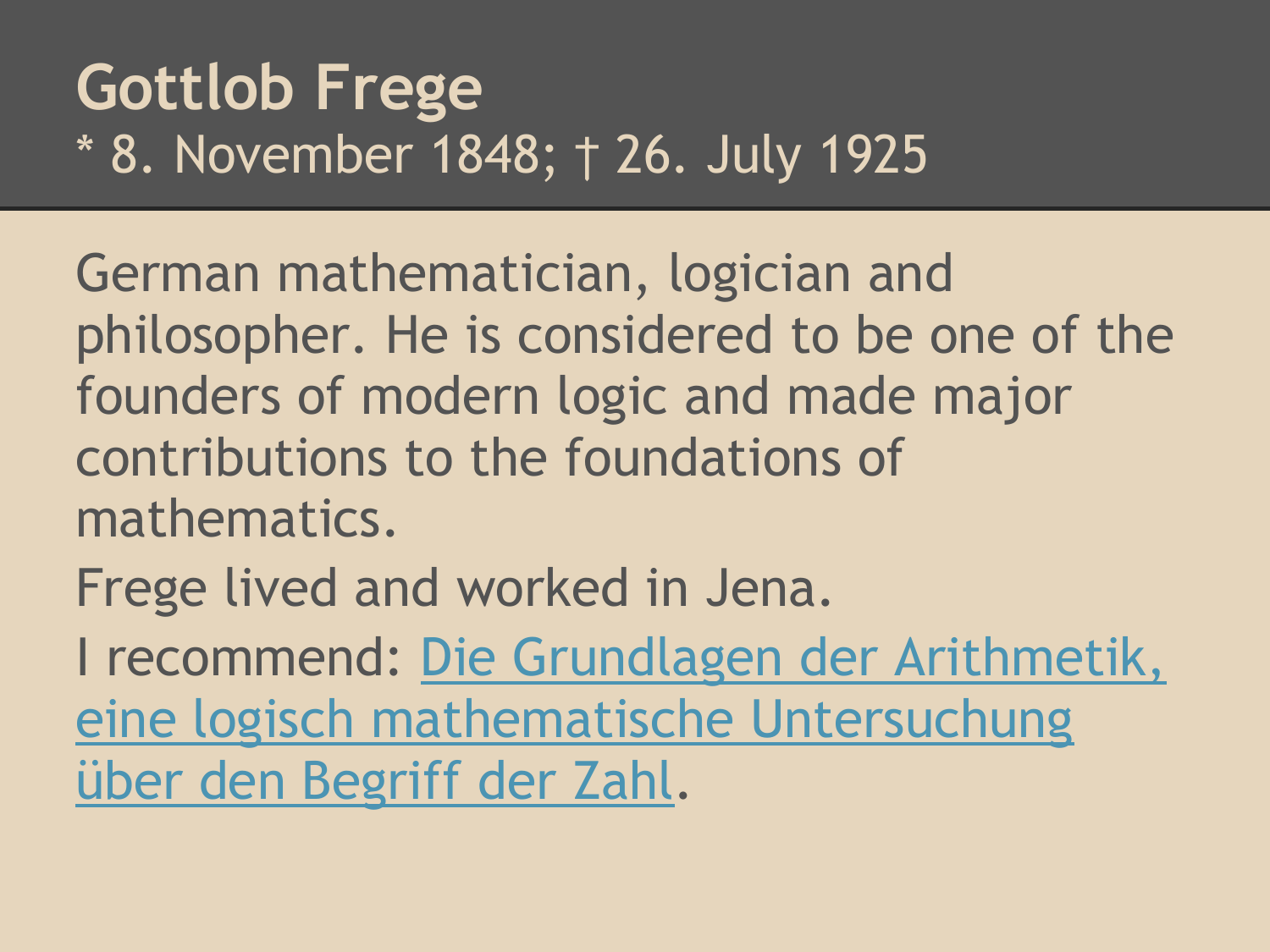## **In the spirit of Haskell ...**

- Haskell compatible syntax (well, almost)
- strong static type system ([Hindley-Milner](http://en.wikipedia.org/wiki/Hindley%E2%80%93Milner) + higher rank types + type classes)
- non-strict/lazy evaluation guided by strictness analysis
- pure functional ...
	- native interface for using Java methods and classes
	- input/output and mutable values are encapsulated in inescapable monads
	- many data types, standard functions and modules known from Haskell 2010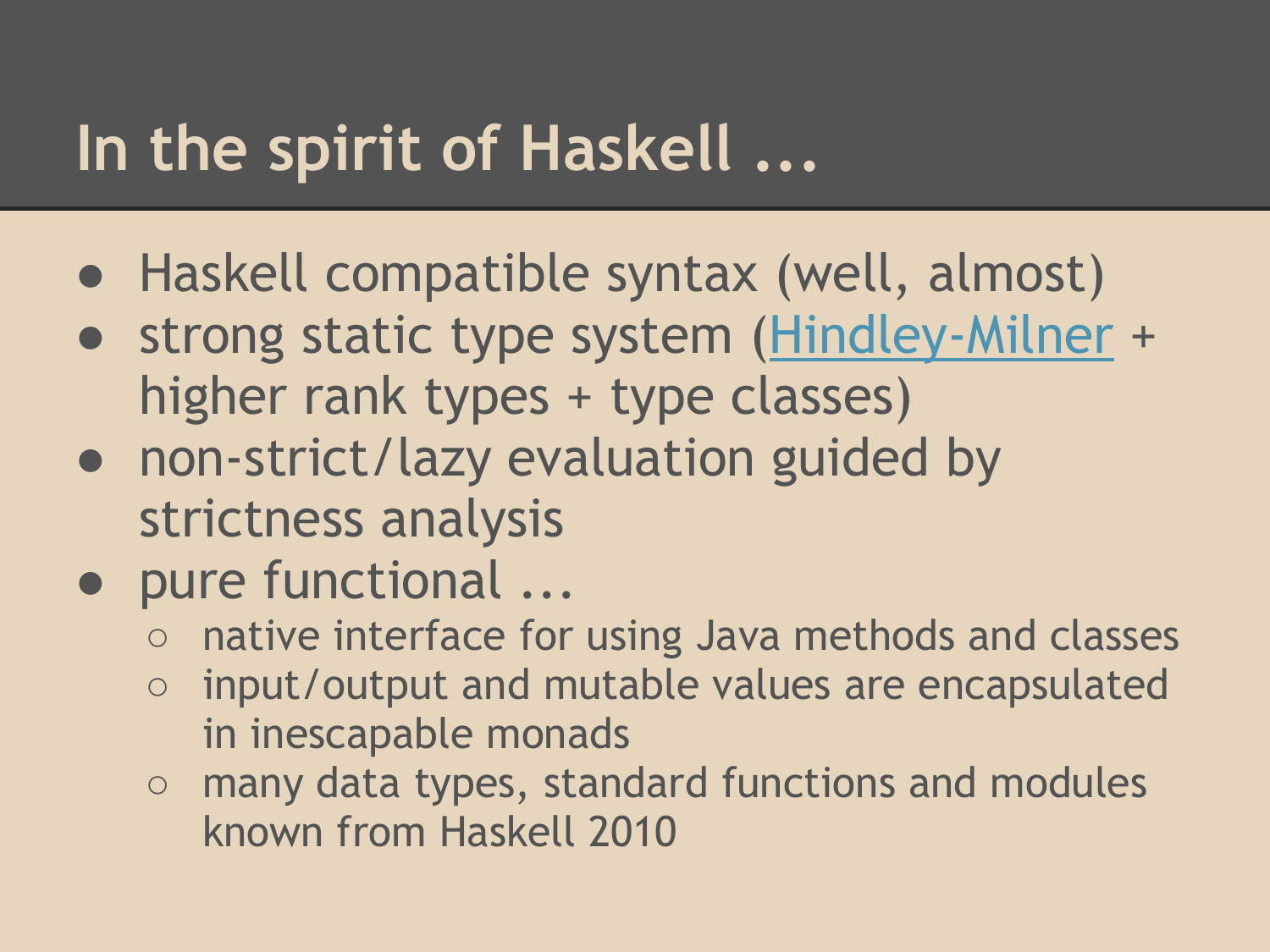## **... but still quite different**

- primitive types are borrowed from Java, as well as String
- almost no runtime system, "primitives" are just standard Java methods or operators
- no general foreign function interface, instead specialisation on JVM
	- can't use C-ish stdio like in Haskell
	- whenever possible, use Java SE API
- different concurrency model (*green threads*)
- different [type class hierarchy.](http://ro-che.info/ccc/21.html) (We'll soon be fully "semigroupoidal".)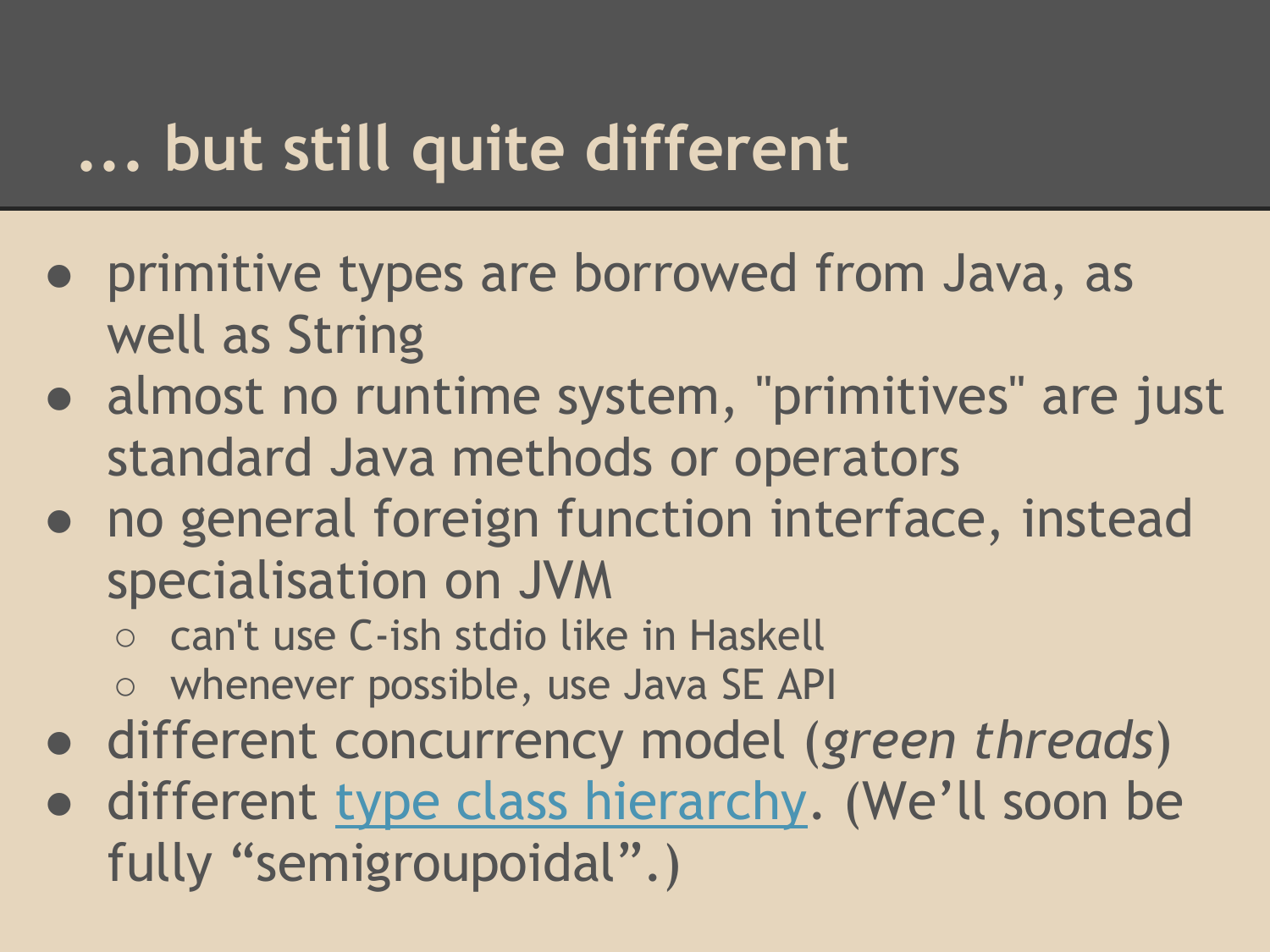## **Compiler & Language facts**

- Compiler written in … Frege, of course!
- Compiler generates Java source code
	- Maybe the only JVM language that does this?
- The language has so called *documentation comments*. They make it down to the class file and are used by the eclipse plugin and the documentation tool.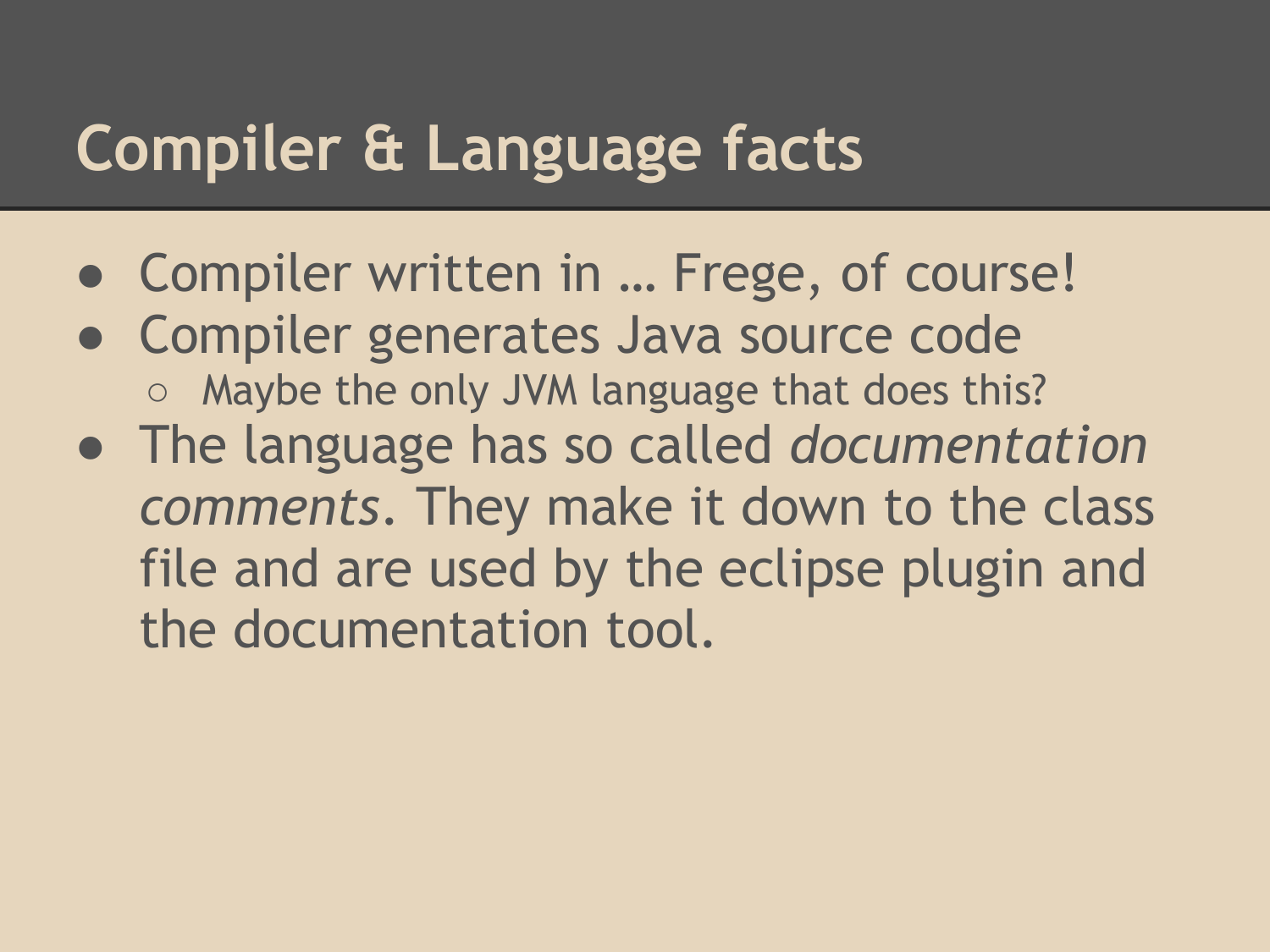# **WTF did you not just write a GHC backend for the JVM?**

• It's not easily possible, see GHC FAQ [Why](http://www.haskell.org/haskellwiki/GHC/FAQ#Why_isn.27t_GHC_available_for_.NET_or_on_the_JVM.3F) [isn't GHC available for .NET or on the JVM](http://www.haskell.org/haskellwiki/GHC/FAQ#Why_isn.27t_GHC_available_for_.NET_or_on_the_JVM.3F)

### ● Historical reasons:

- wrote some perl code that implemented type inference.
- added a parser
- added code generation (to perl)
- decided it's too slow, took the opportunity to learn Java and started over in Java
- ambition: It must be possible to become self-hosting!
- $\circ$  the result was horrible, but good enough to write Frege3
- thought this could be useful for others and went public
- Had I just idled, nobody would blame me today for not having done a GHC backend.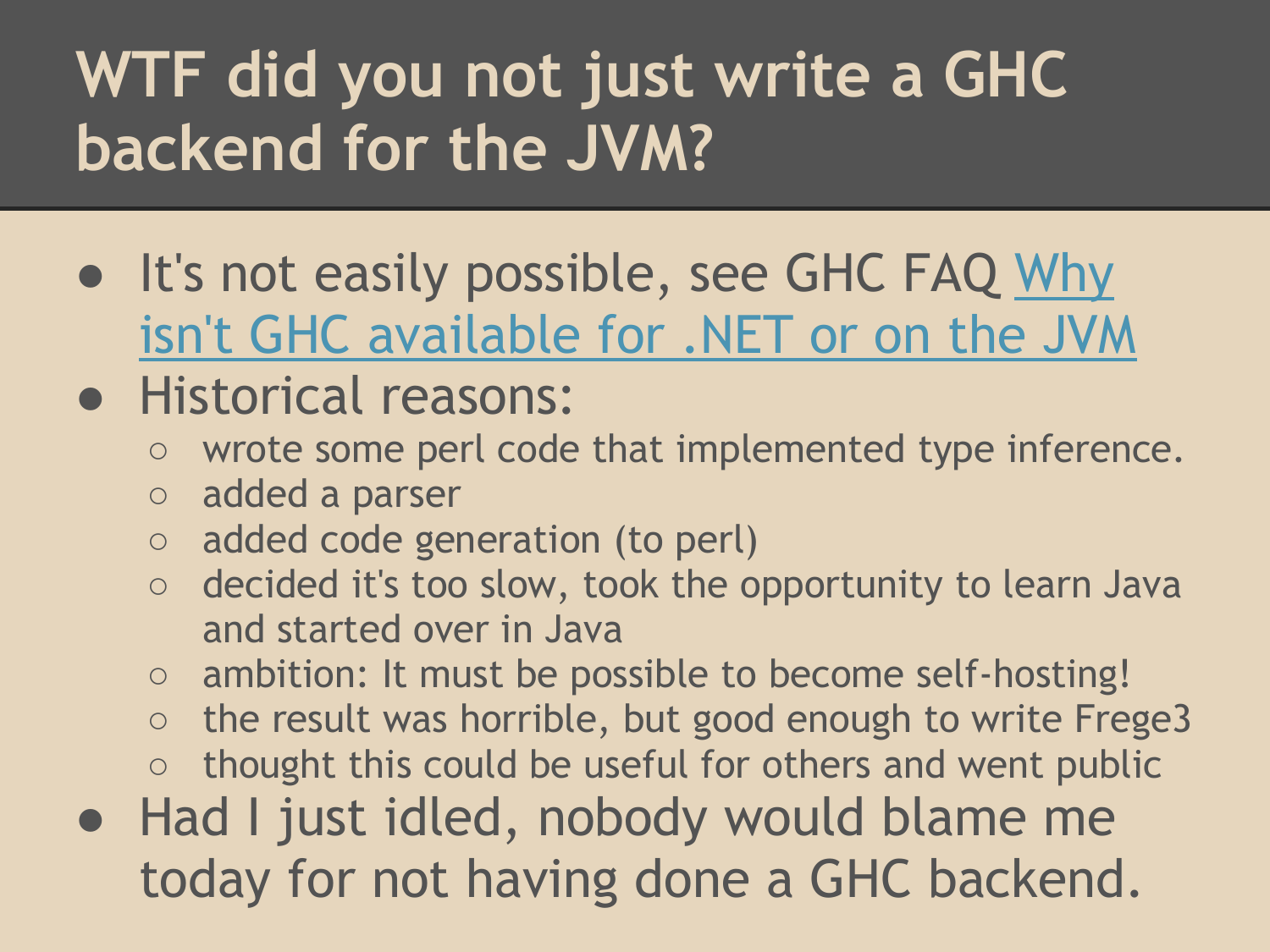## **Target Audience, Motivation**

- Java programmers: perceive writing Frege code as just another and more fun way to write Java code. Not very successful until now.
- Haskell programmers: use Frege as substitute for the missing JVM-Haskell.
	- I claim without too much exaggeration that Frege is not only on par with Haskell 2010. It even has some extra goodies. (yet, missing libraries.)
	- That being said, compared to GHC, it is still a "poor man's Haskell"
- Interestingly, some users/contributors are Scala convertites.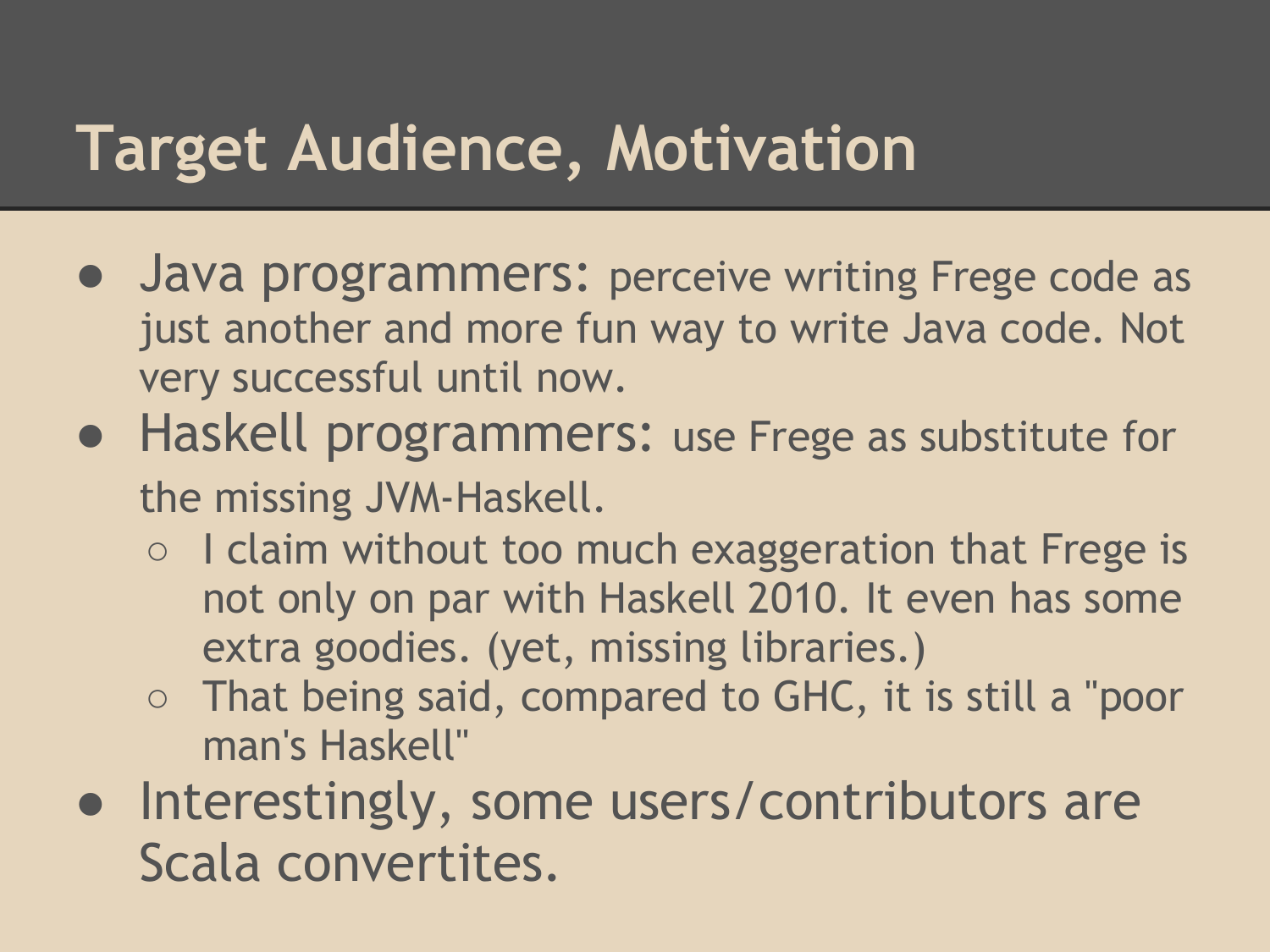# **JVM ecosystem**

We enjoy a rich choice of functional languages or languages with functional influence on the JVM:

- Scala (strict, strongly typed, not pure)
- Clojure (strict, dynamic, not pure)
- Yeti and other ML dialects (strict, strongly typed, not pure)
- CAL, an earlier attempt to make a Haskell-like language, by Business Objects, now SAP (non strict, strongly typed, not pure)
- Ruby, Python
- the "better Java"s: Groovy, Kotlin, Ceylon, ...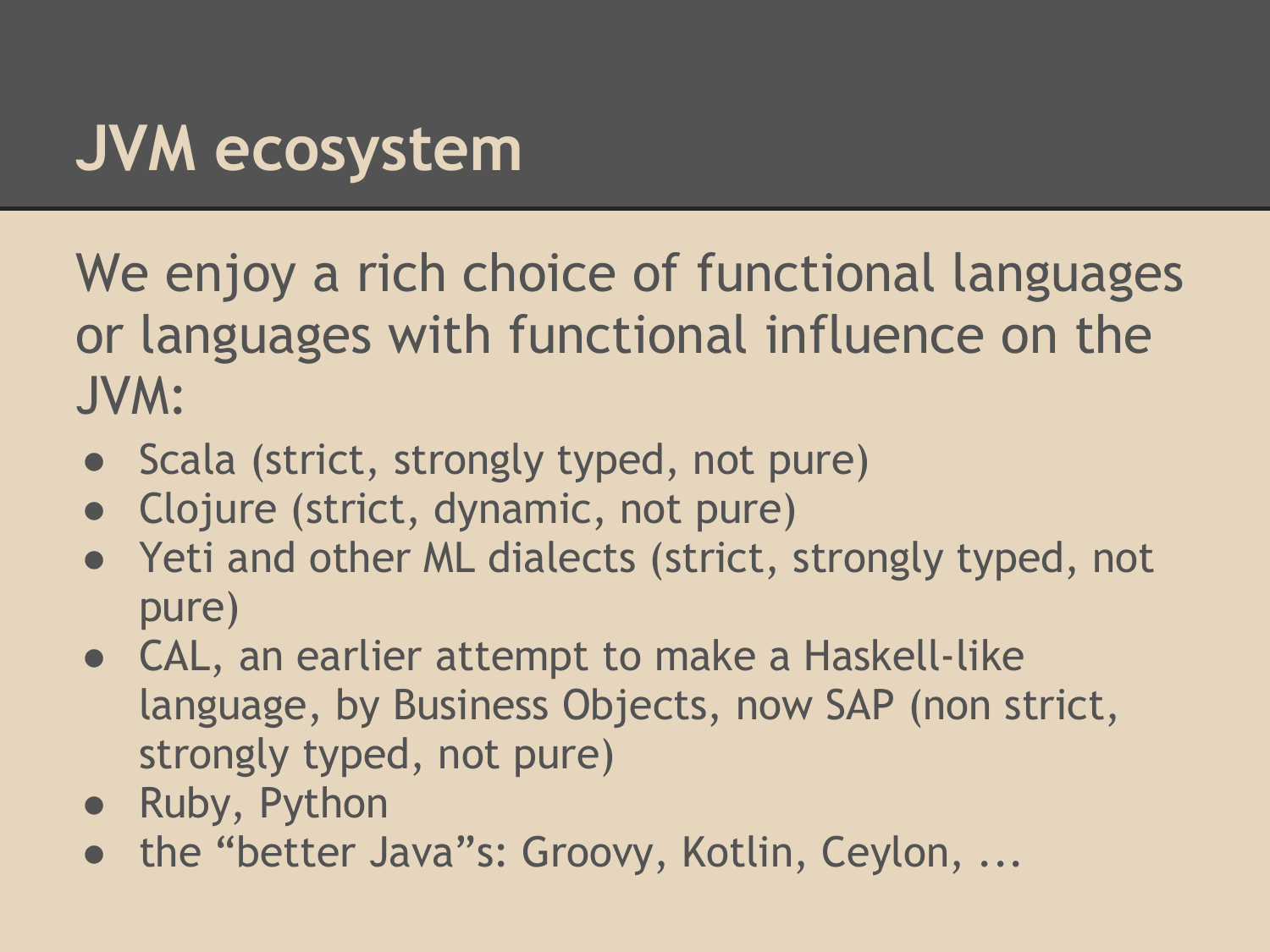## **Laziness Pro & Contra**

#### ● Pro:

allow for infinite data structures, easier algorithms save unneeded work (even in traditional languages)

● Contra:

it comes at a cost unpredictability of memory usage

#### ● in Frege:

No design choice; must have Haskell semantics! As it is there anyway, used for solving the tail call problem (see Example even/odd) *bang patterns* indicate strictness, strictness analyzer detects whole lot of strictness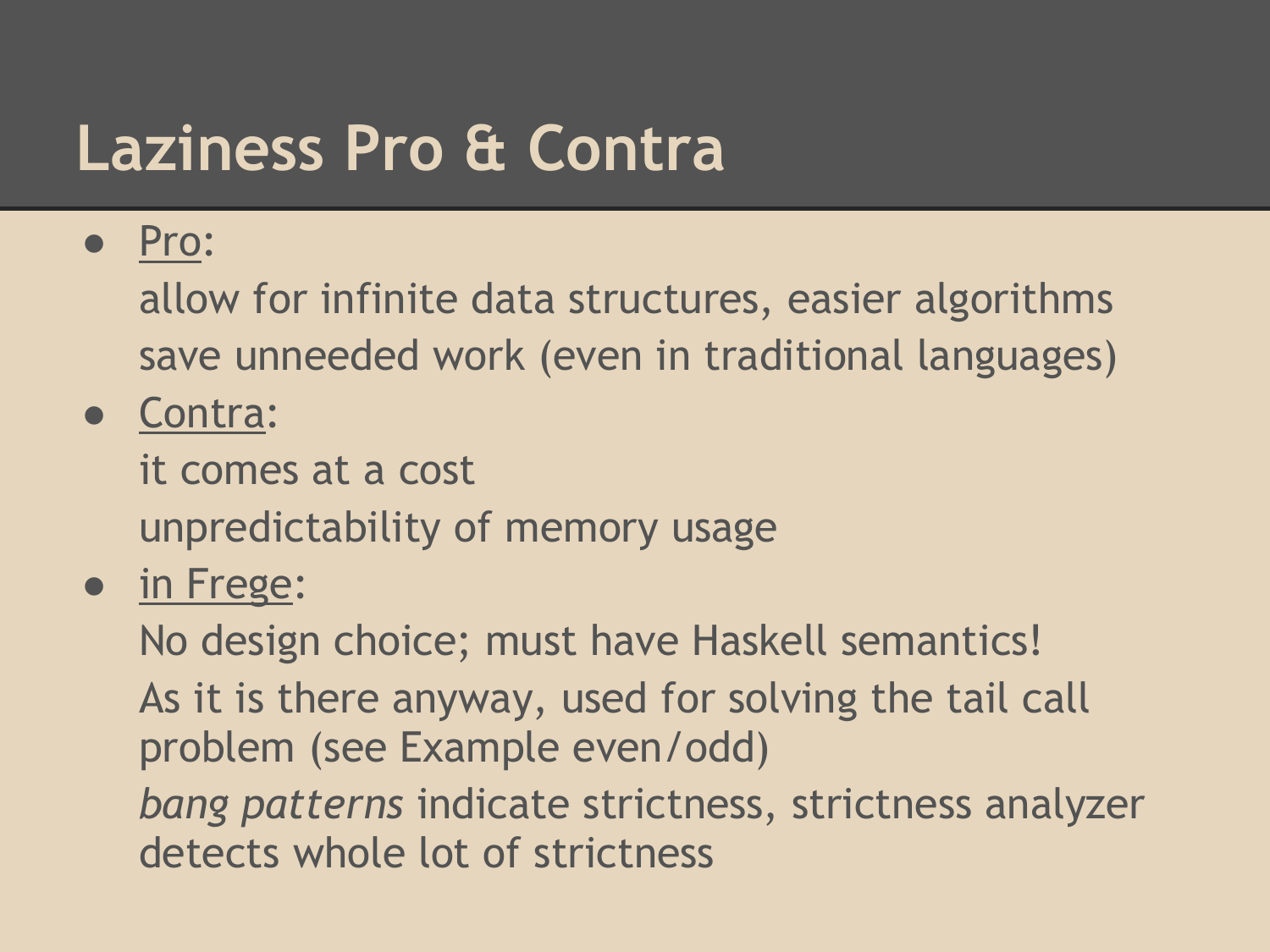## **Purity Pro & Contra (not!)**

- Everything that can be said about the issue has been said already.
- If you don't like the strongly statically typed, lazy, pure paradigm, then neither Haskell nor Frege is for you.
- That being said, laziness presupposes purity to a certain degree: let haha =  $(print "ha", print "ho")$ in (haha, print "hi")

In a hypothetical lazy, non-pure language, what should be the meaning?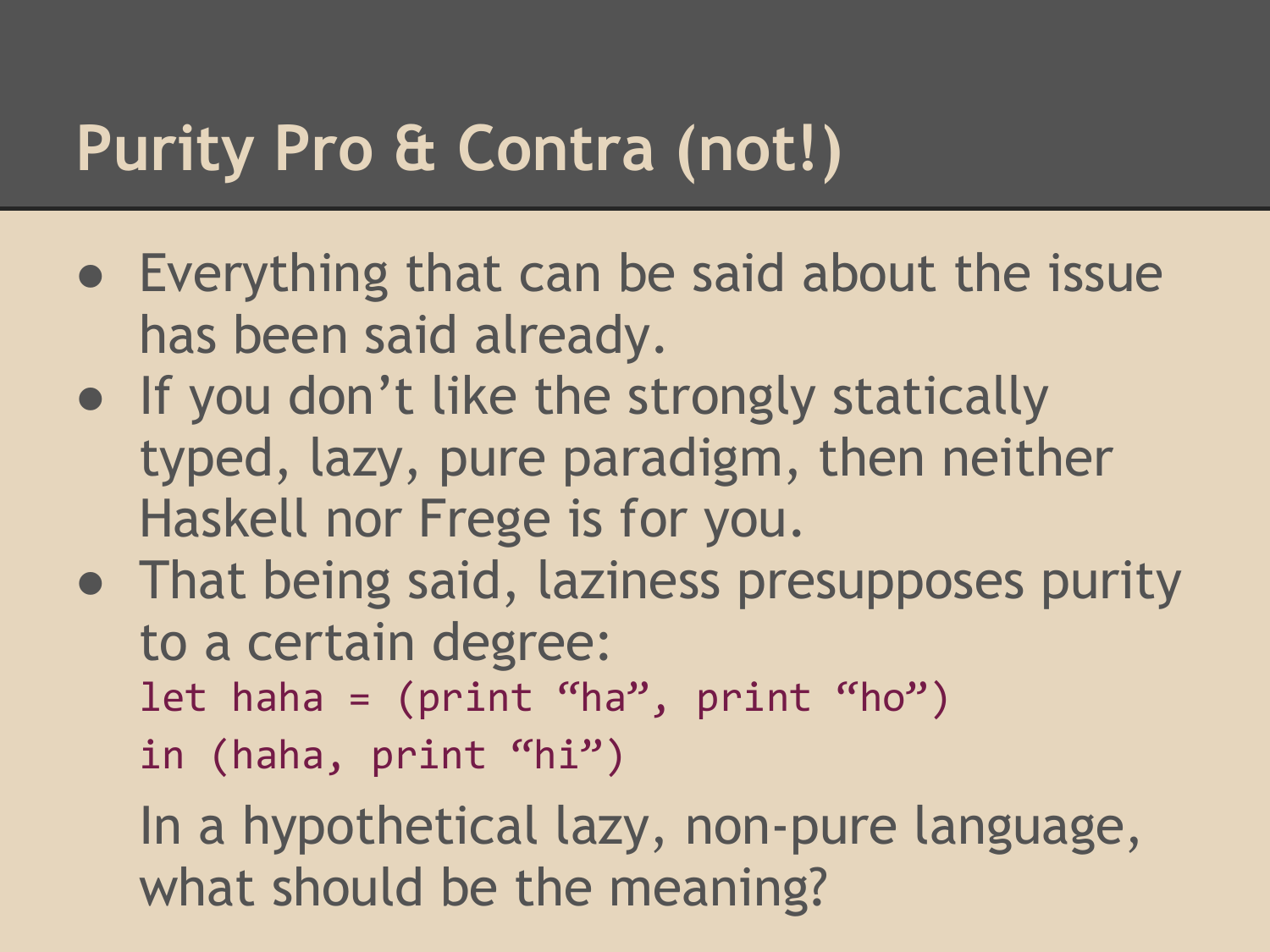## **Strong Static Type System Pro & Contra**

### [from Cartesian Closed Comics:](http://ro-che.info/ccc/17.html)

(picture removed to avoid trouble rgd. copyrights, etc., please look it up yourself)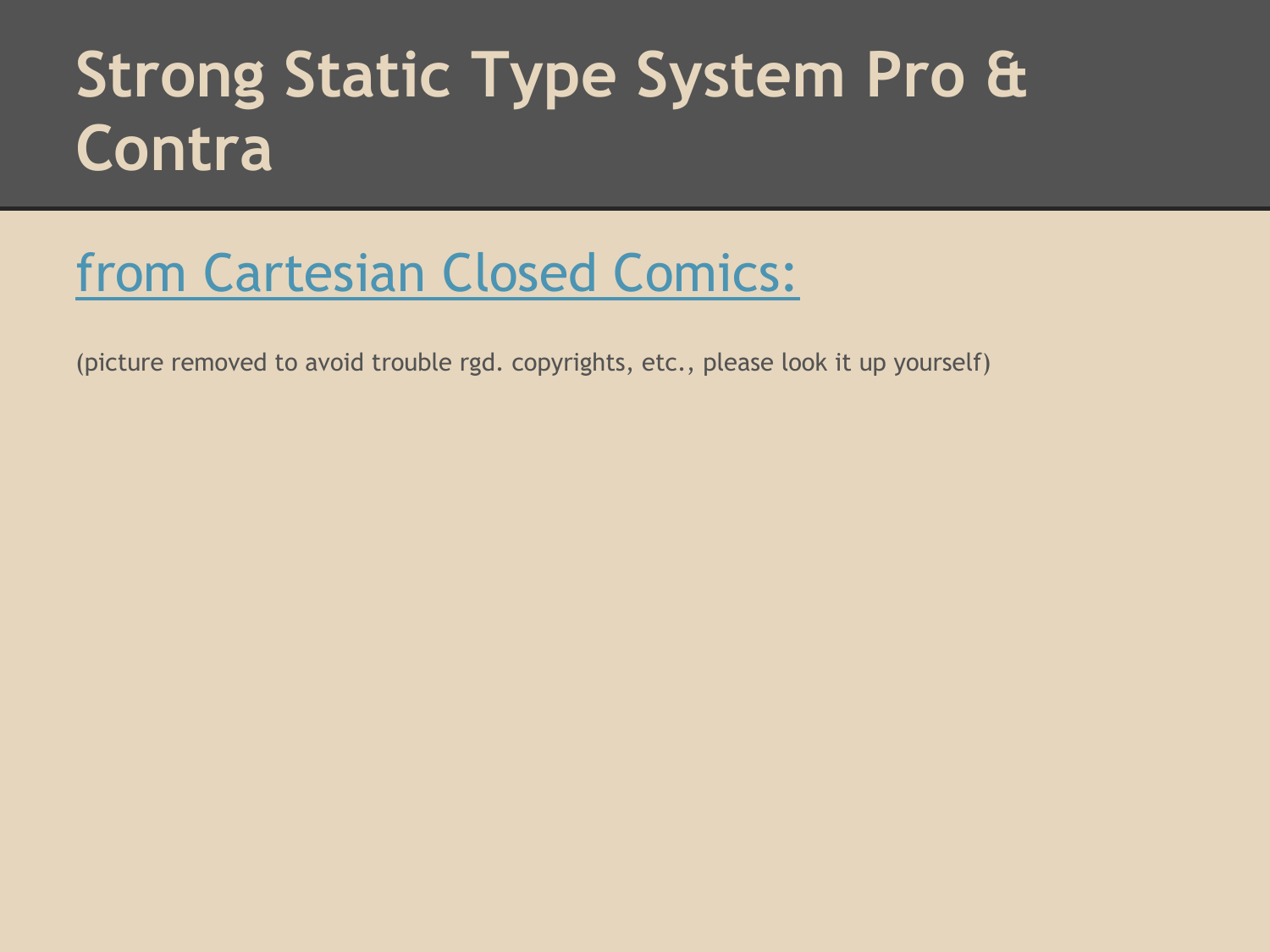## **What are higher ranked types?**

- often confused with higher *kinded* types
- the problem with [Hindley-Milner](http://en.wikipedia.org/wiki/Hindley%E2%80%93Milner) type inference:
	- we can write higher order functions, but the functions we get passed are *monomorphic*: map :: **forall** a b.(a -> b) -> [a] -> [b]
	- When used, a possibly polymorphic function gets *instantiated* at a specific type show :: **forall** s. Show s => s -> String map show  $\begin{bmatrix} 1,2,3 \end{bmatrix}$  -- show :: Int -> String

We can't write a function that takes a polymorphic list transformation function like tail, sort, reverse, etc. and applies it to differently typed lists.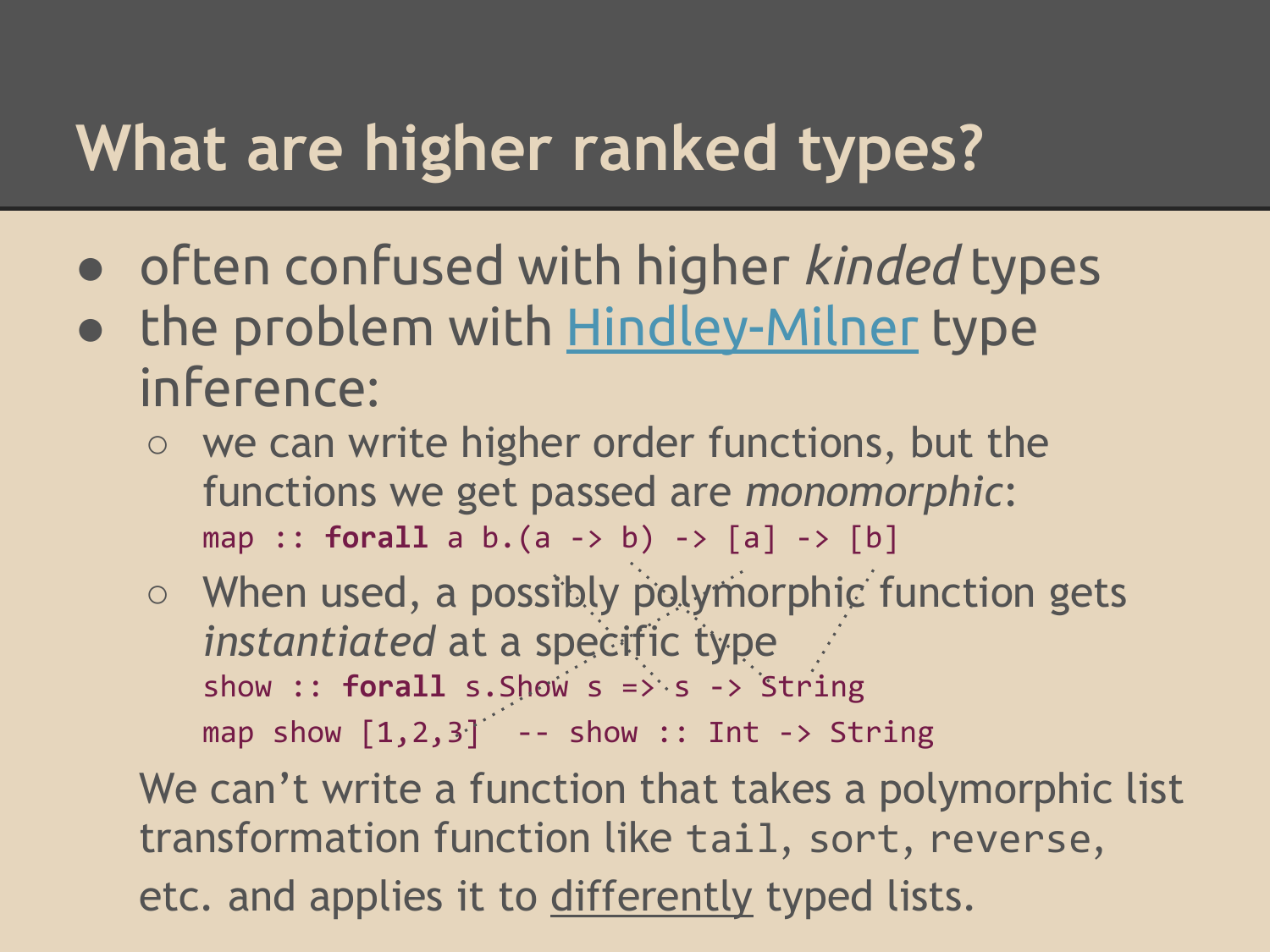# **Undecidability of HR type inference**

- HM has the nice property that it can infer the most general (principal) type for any expression.
	- The restriction being that function arguments are assumed to be monomorphic.
	- We can't drop that assumption without destroying type inference altogether. Consider

both  $f$  xs  $ys = (f$  xs,  $f$   $ys)$ 

which would get a type like:

 $(foral1 a b.a -> b) -> c -> d -> (e, f) -- ???$ This is just unusable!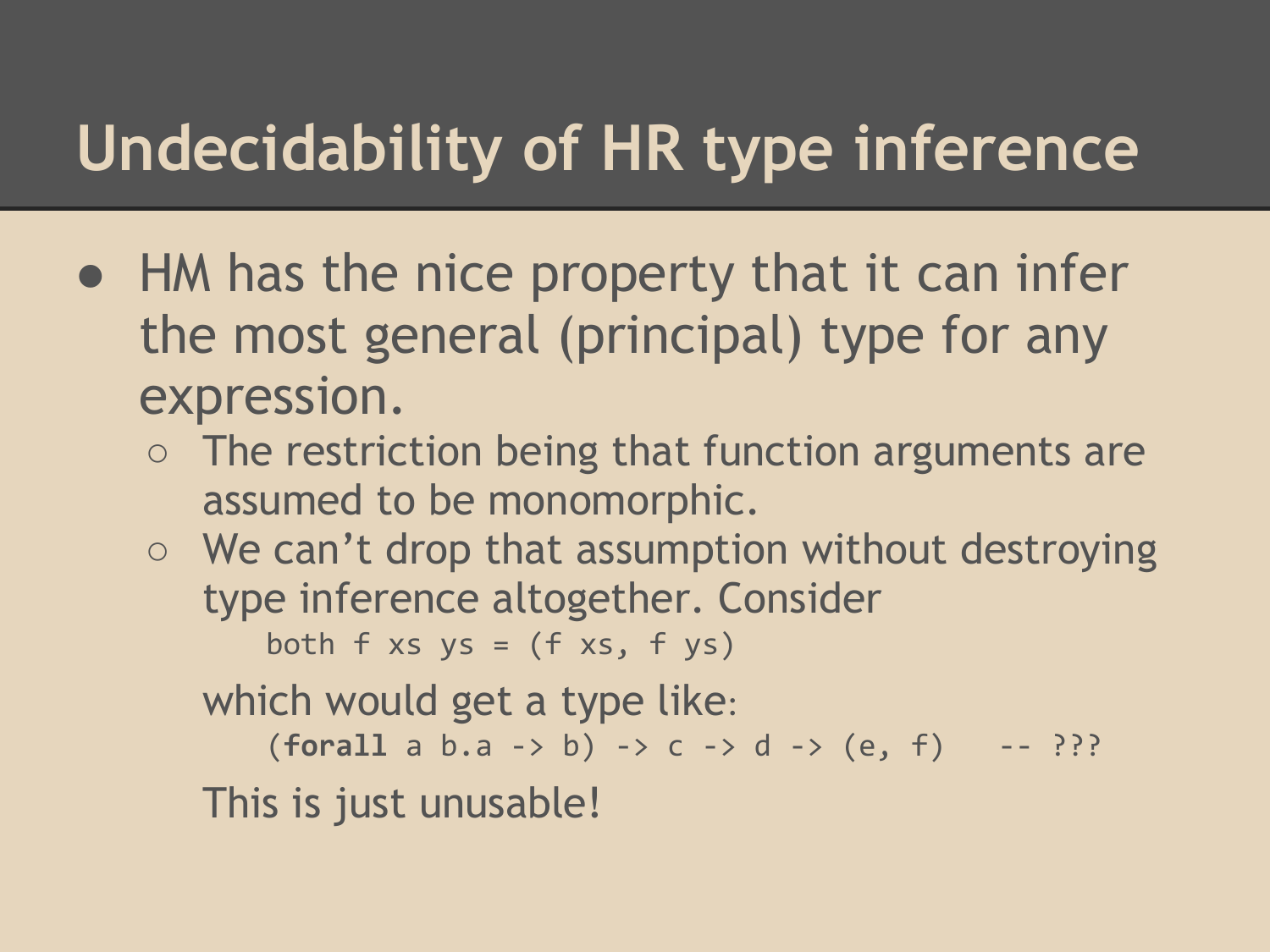## **Type Annotations to the rescue!**

- higher rank functions must be annotated ○ at least one argument has a **forall**
- type inference will work for the rest of the program
- not a big deal, as the tendency is to annotate top level functions anyway for documentation purpose
- same thing in GHC-Haskell with RankNTypes
- actually needed in the ST Monad (rank-2type)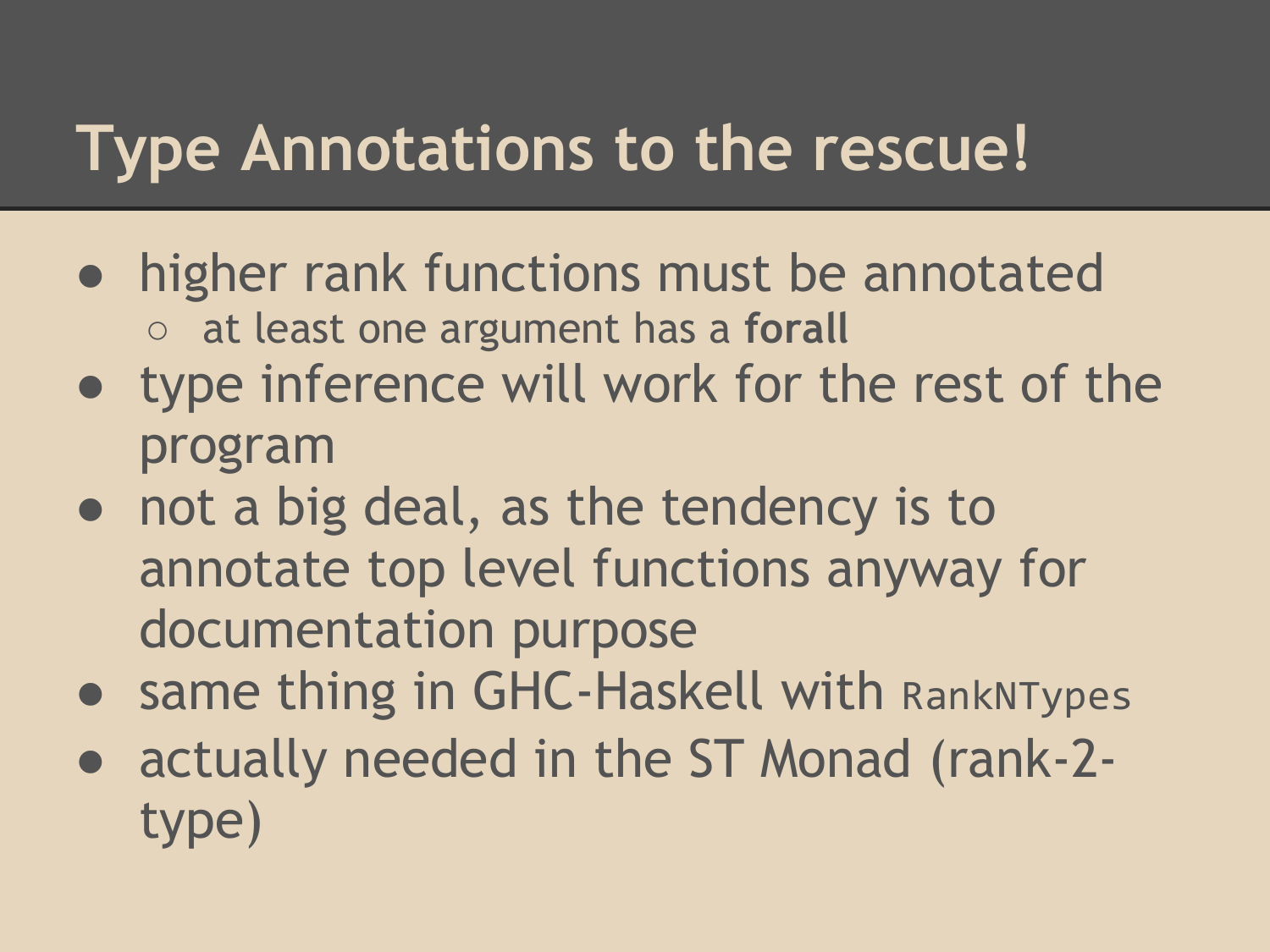# **No assignments, no side effects, no flow of control ...**

*The functional programmer sounds rather like a medieval monk, denying himself the pleasures of life, in the hope that it will make him virtuous.*

John Hughes "Why FP Matters", 1990

*In short, Haskell is the world's finest imperative programming language.*

Simon Peyton-Jones "Tackling the Awkward Squad", 2010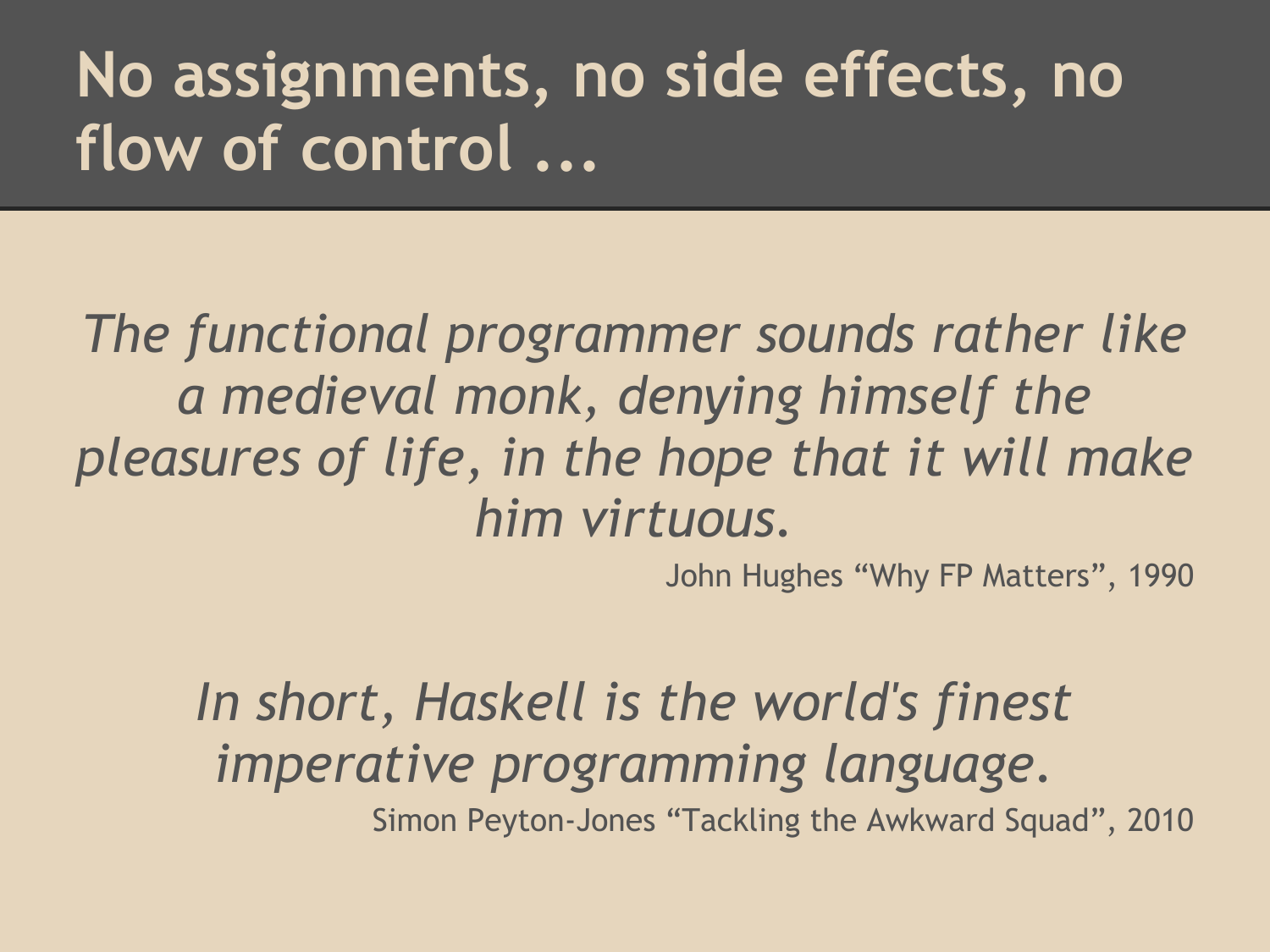## **I am trying the impossible ...**

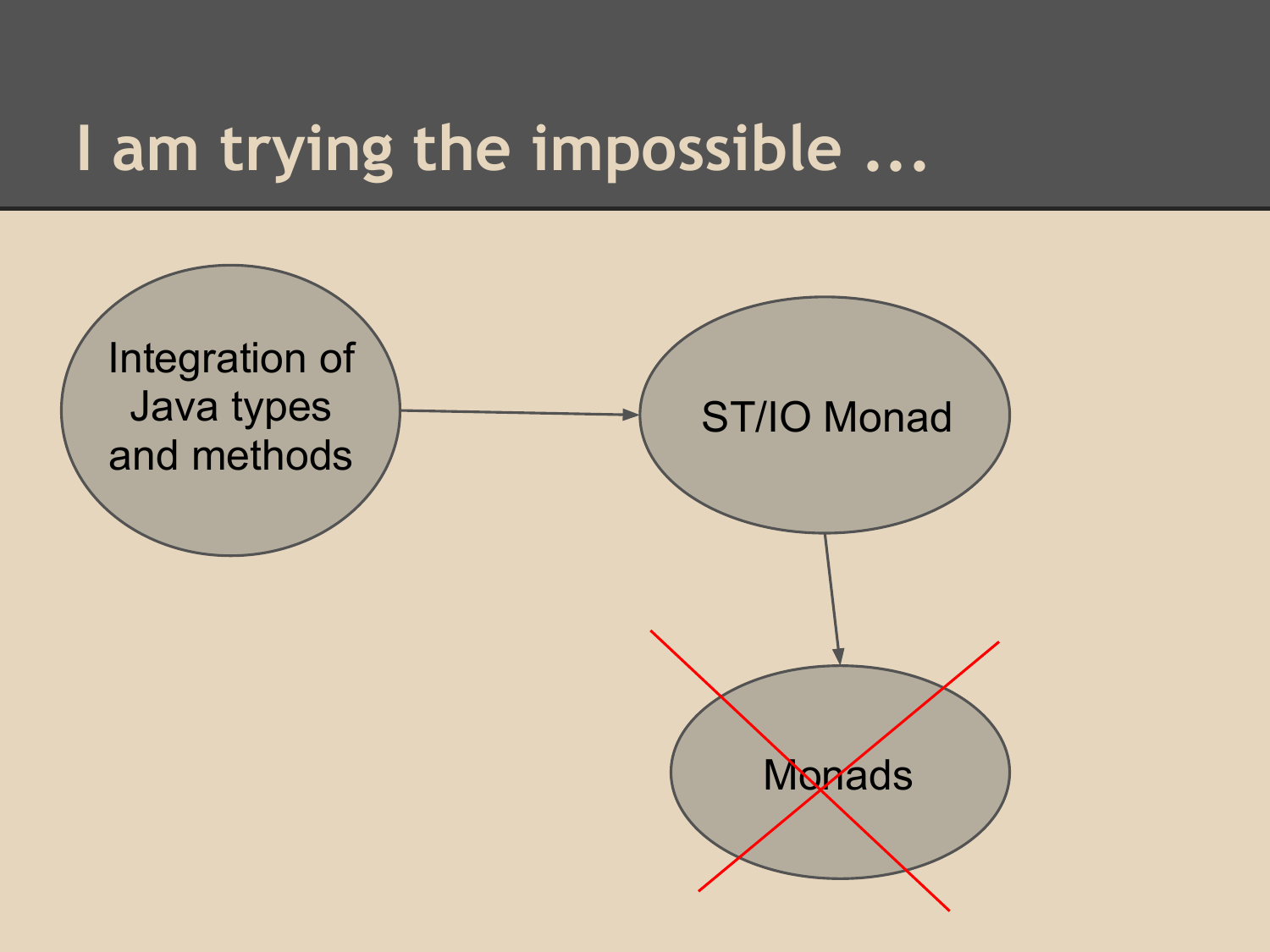# **The ST Type How to deal with side effects**

- Implementation of the idea described in the paper [Lazy Functional State Threads](http://homepages.dcc.ufmg.br/~camarao/fp/articles/lazy-state.pdf) by Simon Peyton-Jones.
	- $\circ$  A value of type ST s a is a state transformer, where *s* symbolizes the mutable state and *a* is the result.
	- State transformers can be combined in the usual (monadic) way, giving new state transformers.
	- Some of them can be run to get a final pure value.
	- $\circ$  As long as all mutable data have the phantom type s in their type, the type system can ensure that they cannot escape the impure realm: run :: (**forall** ß.ST ß a) -> a
	- encapsulation of unobservable temporary effects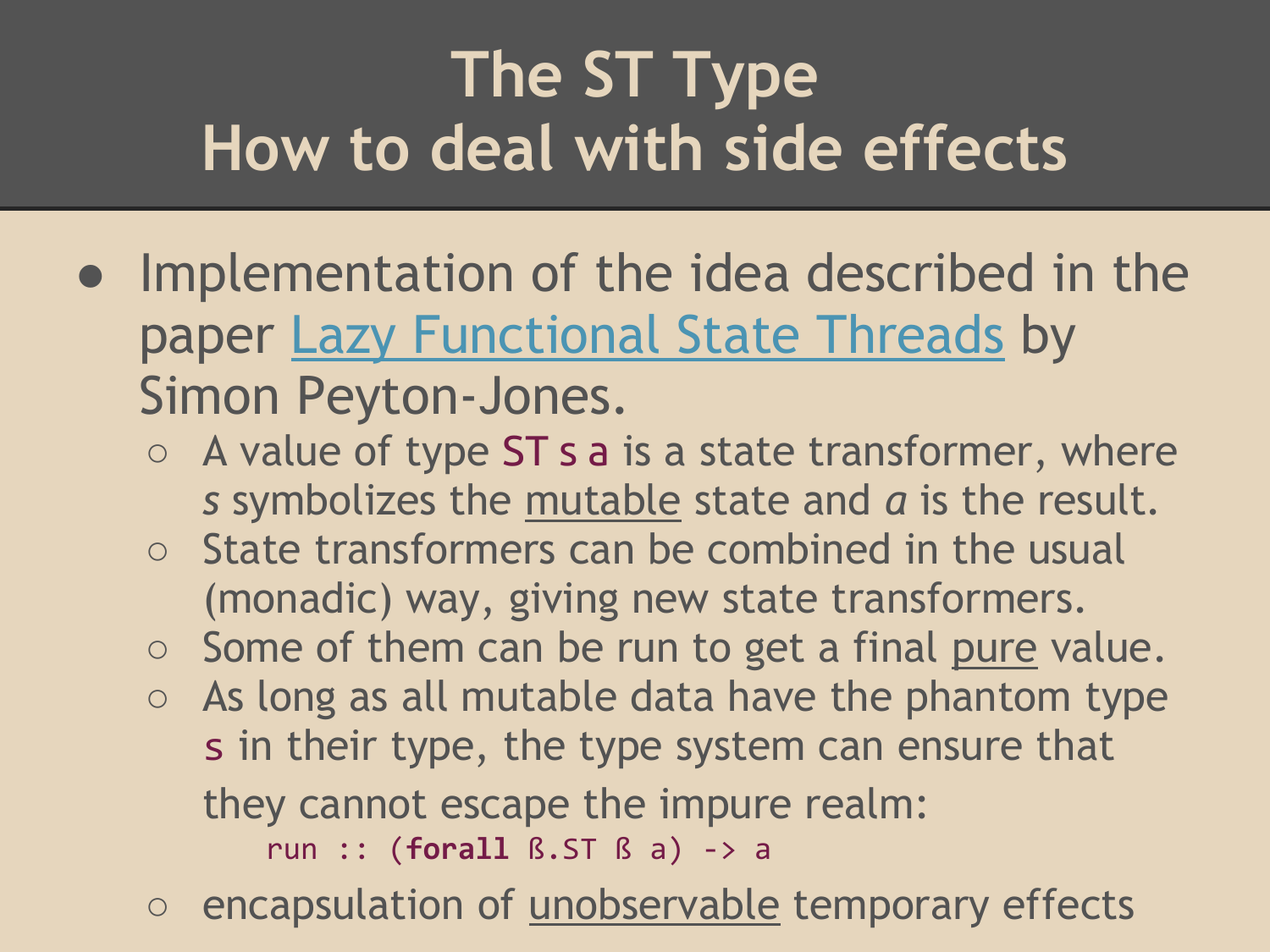## **IO actions are ST actions**

#### type IO = ST RealWorld

- A value of type IO a is an action that, when executed, may perform some observable change in the real world and computes a result of type a.
- Unlike polymorphic ST actions, cannot be run to get a pure value.
- Can be combined with other IO actions and ST actions that are polymorphic in the state.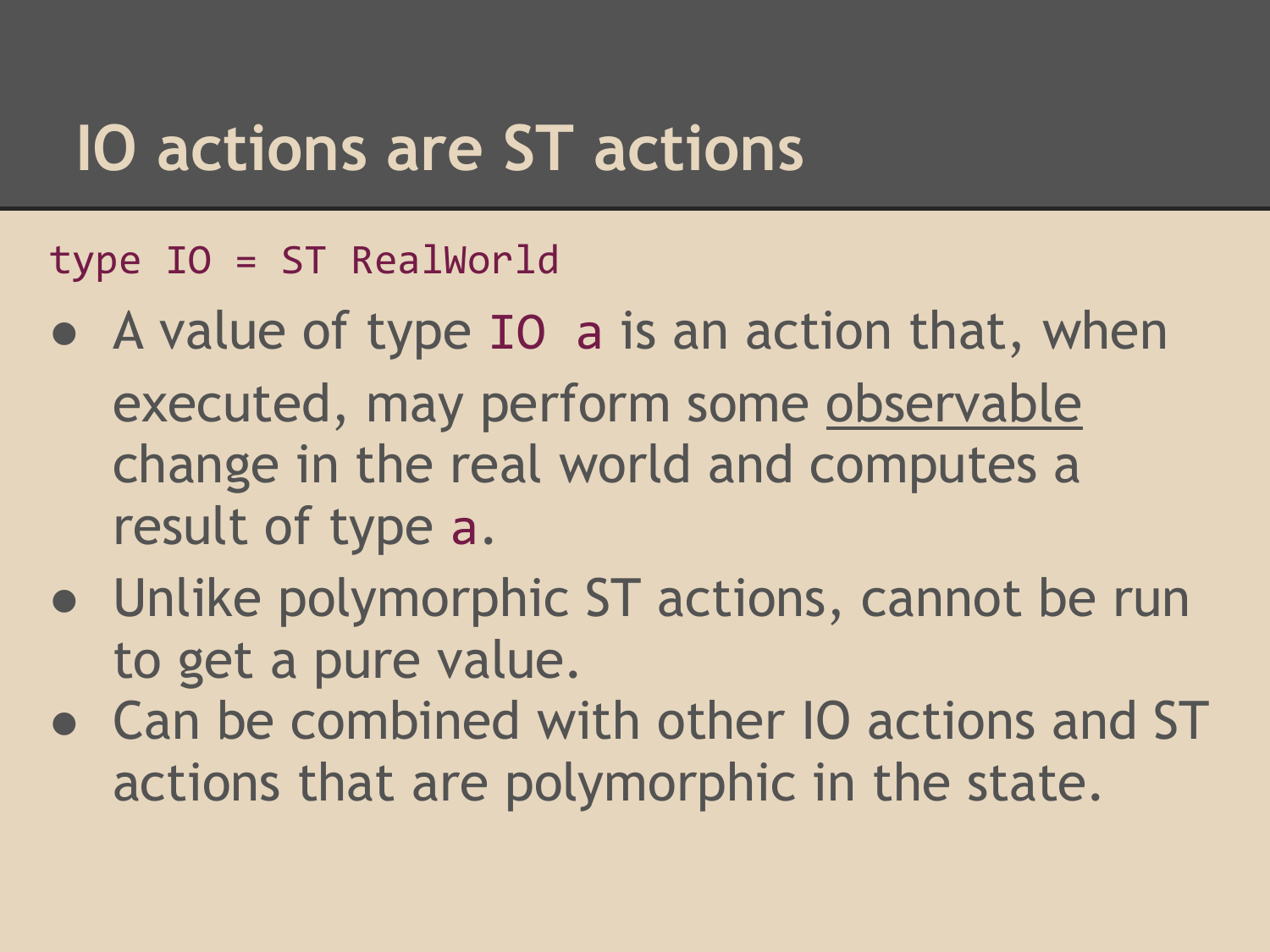## **IO/ST actions as first class values**

- some = [print "hi", launchRockets, print "ho"] more = (print "foo", print "bar") hifoo = do  $\{$  head some; fst more  $\}$  $main :: [String] \rightarrow IO()$
- no rockets launched here!
- only when hifoo is executed, get the actions executed
- for this, hifoo must be part of another action that gets executed, which must be part of yet another action that gets executed, which must be part of yet another action that gets executed, which must be part of yet another action that gets executed, which must be part of yet another action that gets executed
- main, applied to the list of command arguments, is the only exception: it gets executed by the runtime system. ○ and there is "*the function whose name must not be mentioned*"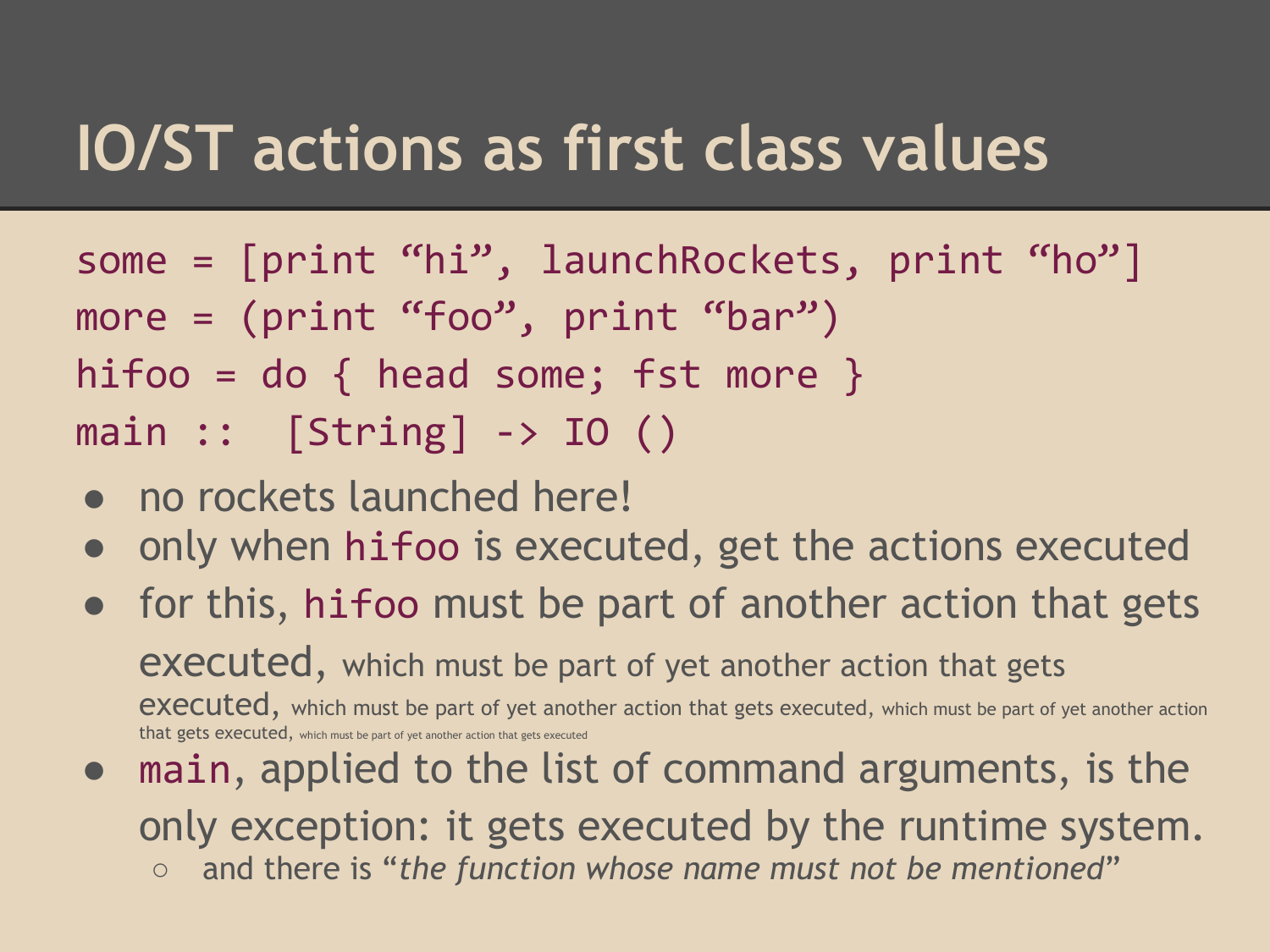# **The challenge in interfacing Java**

### ● In Java, we have:

- immutable data (rarely)
- mutable data
- data that are technically mutable, but are actually used in a pure fashion by some set of methods.
- pure methods on immutable data
- impure methods on immutable data
- pure methods on mutable data
- impure methods on mutable data
- any method may return null
- In the general case, we don't know which is which. We must trust the programmer. We want to guide him through this mess.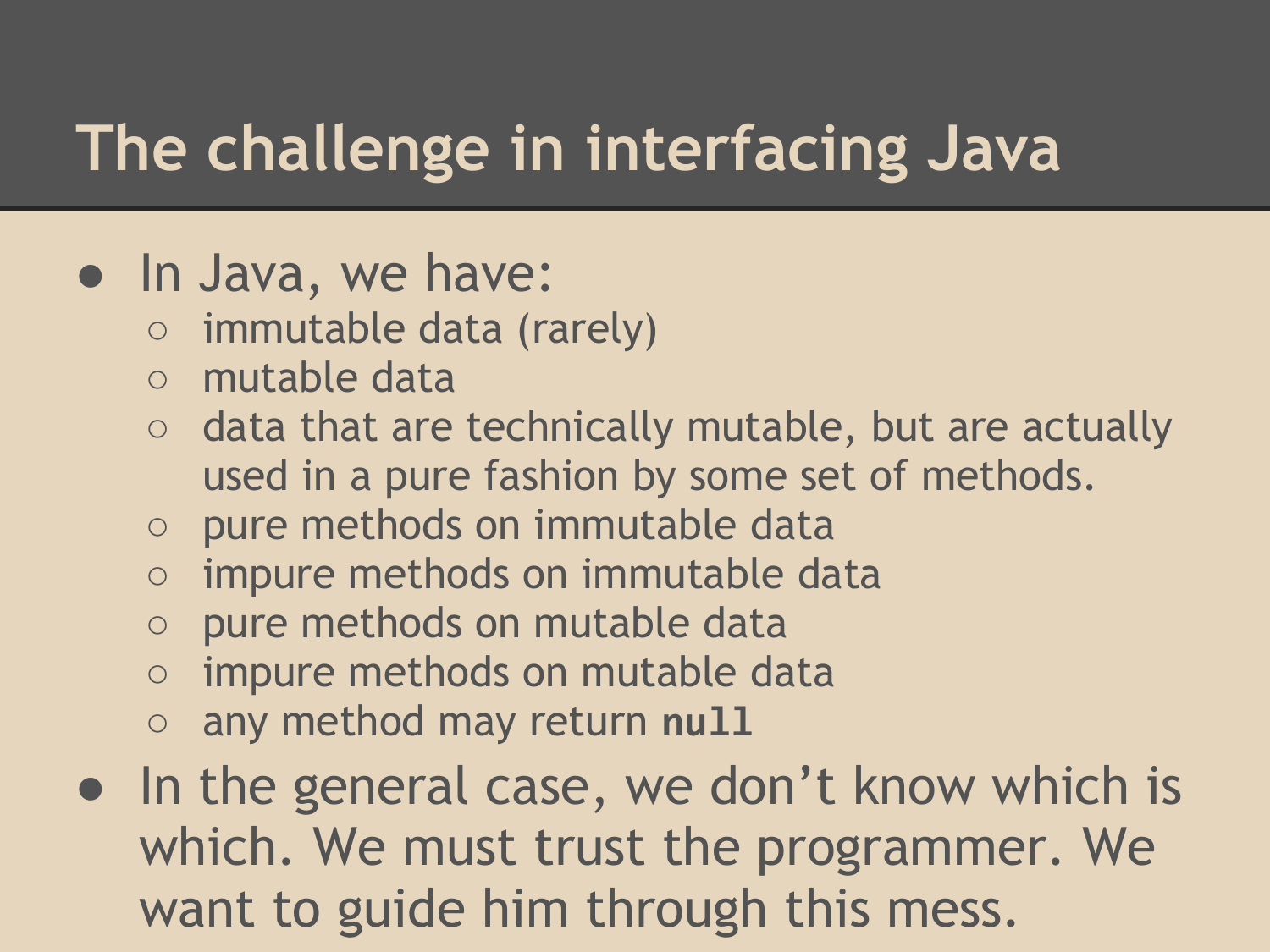## **How to use Java Types from Frege**

#### ● immutable data

data Bool = pure native boolean

data Exc = pure native java.lang.Exception

○ can be used like any other type, in fact, all primitive types and String are defined this way.

### ● mutable data

data SB = native java.lang.StringBuilder

- Compiler makes sure that in native functions only Mutable s SB is used.
- data used with IO activities only data Rdr = mutable native java.io.Reader essentialy saves typing Mutable RealWorld Rdr all the time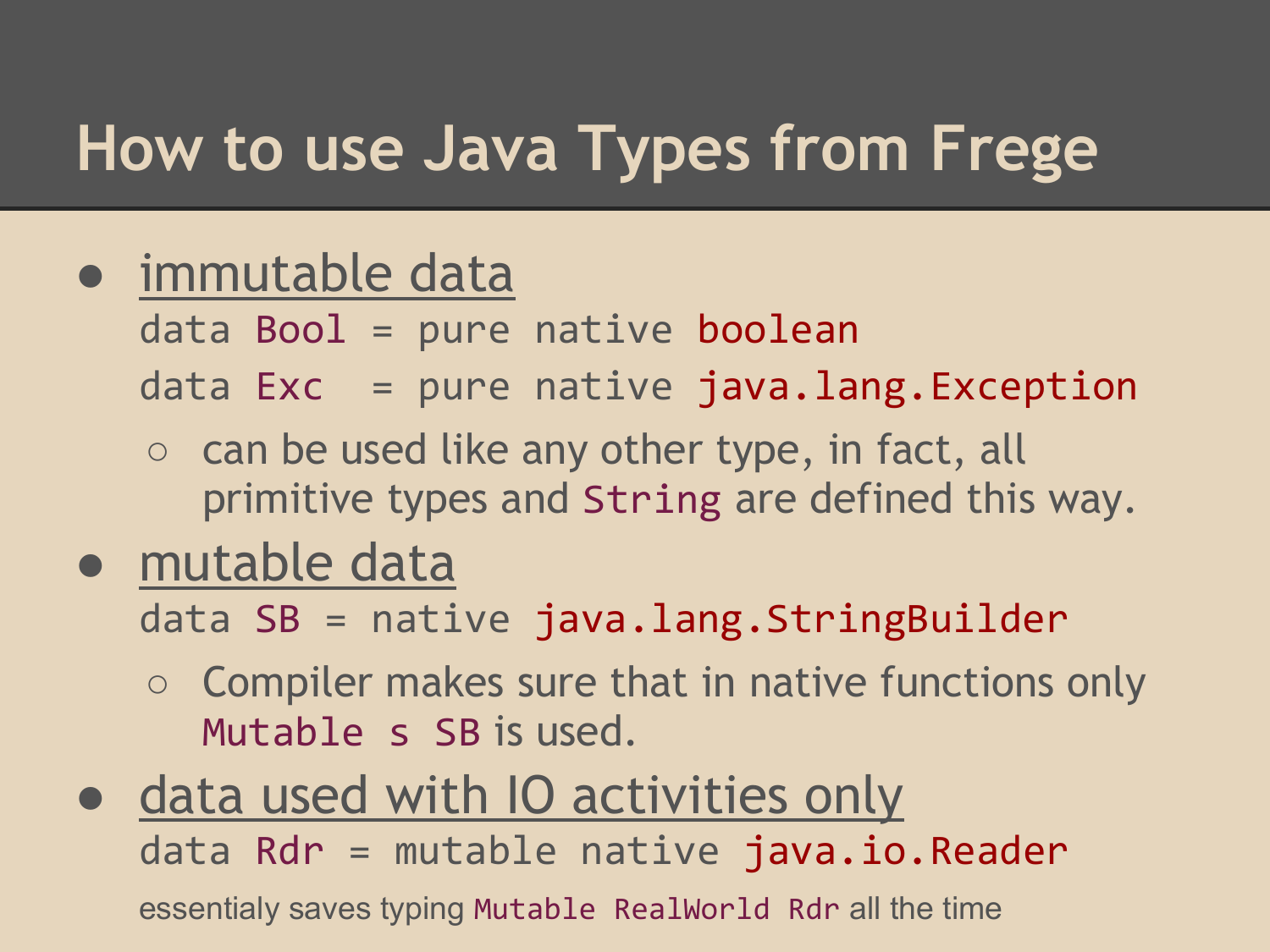## **Observations rgd. mutable values**

- Can only come into existence through java methods.
- Can only be mutated through java methods.
- Once the type of such methods is given honestly, it will infect the rest of the program with ST, IO and state phantom types (examples follow later). This is meant as a help for the disciplined medieval monk programmer.
- Still, it will be possible to run pure methods on "frozen" values.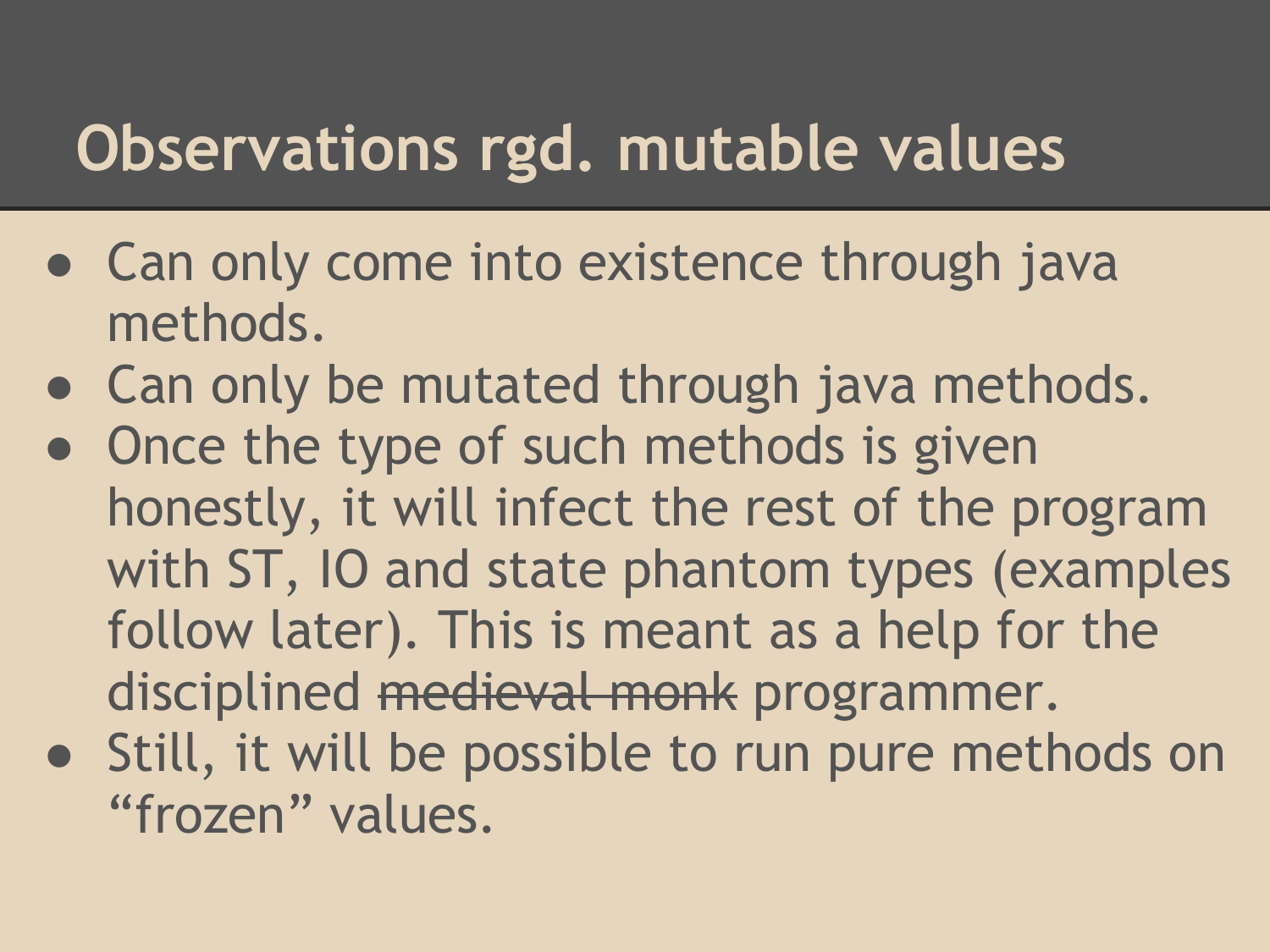## **How to use Java methods**

- General syntax: [**pure**] **native** *v j* :: *t*
	- The idea is to define *v* by giving tiny code snippets *j* that can be completed by the code generator taking the type *t* into account.
	- if *t* is a function type, all arguments are assumed to be strict.
	- if *v* is the same as *j*, one may omit *j*
- Supports the following Java constructs:
	- constant, field access, method invocation, class instance creation, binary, unary and cast expressions.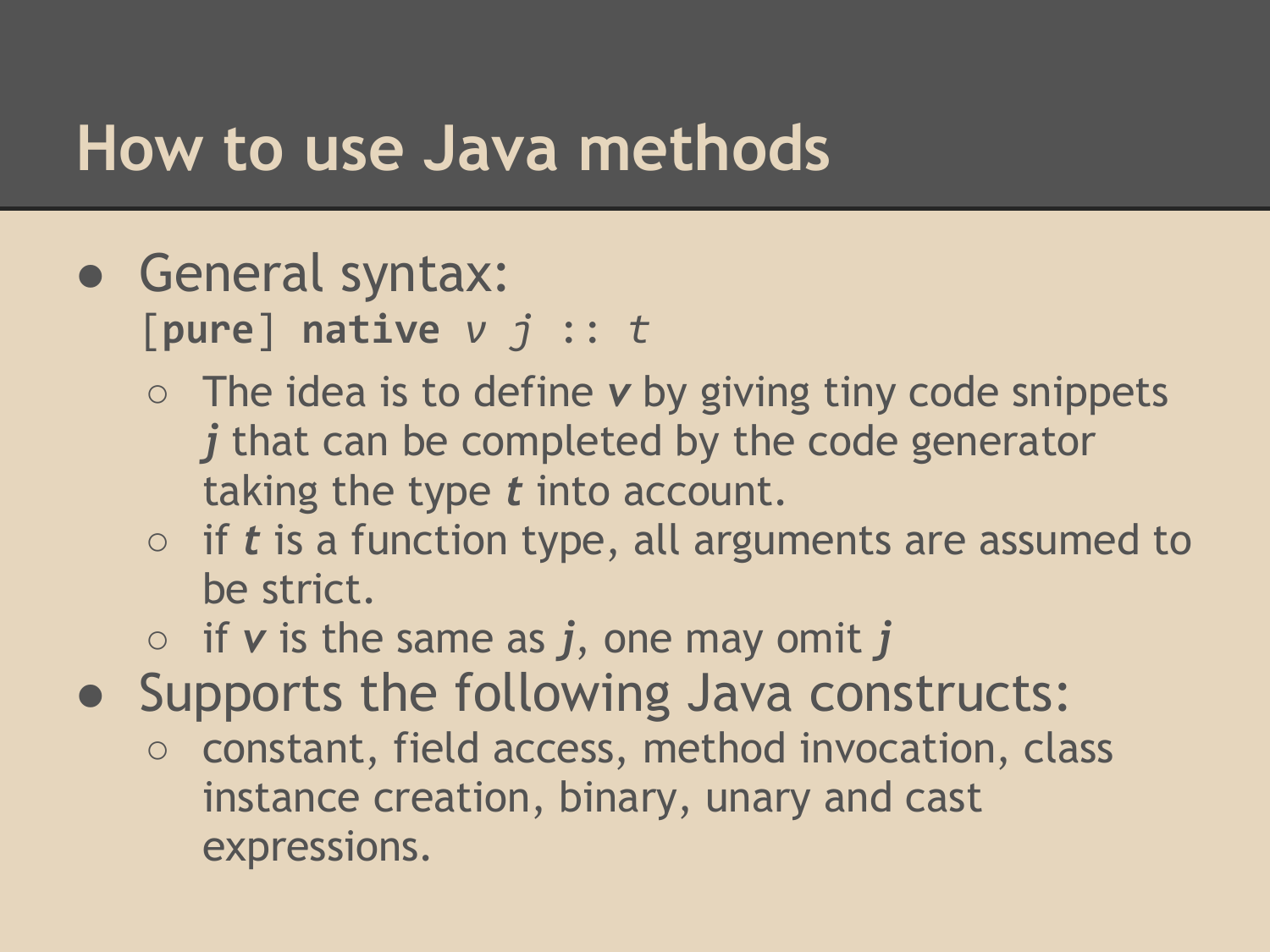## **Constants, static field access**

- recognized by not having function types native pi "3.14195" :: Double final public static double pi = 3.14159;
	- Does not really make sense, it's merely an unintended by-product. The quotes are needed because the java part must be a word or a (fully qualified) java identifier or a string. pure native pi java.lang.Math.PI :: Double final … double pi = java.lang.Math.PI;
	- $\circ$  fully qualified name, must be legal java expression.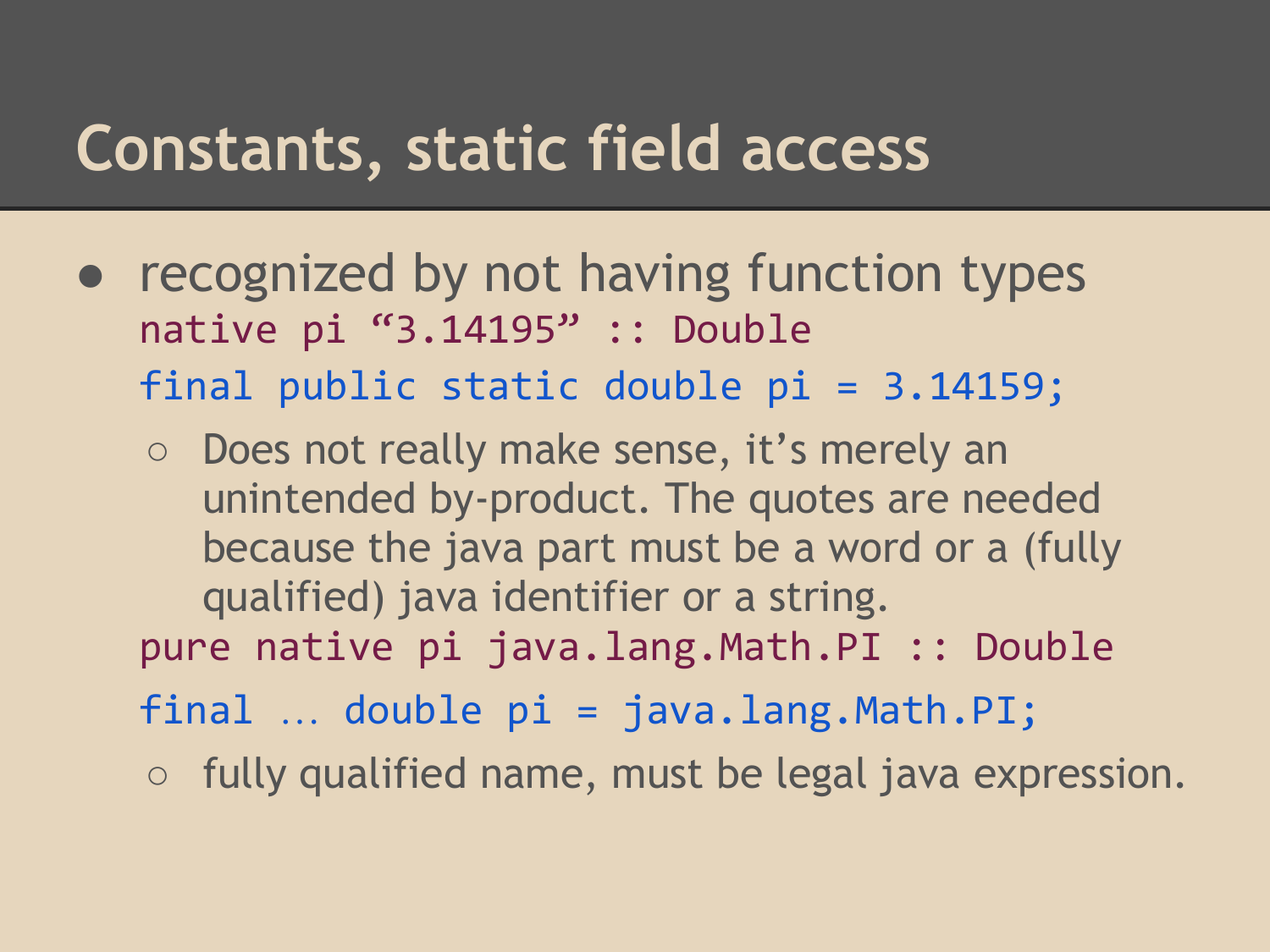## **Instance field access**

data IntArr = native "int $[$ ]" pure native länge ".length" :: IntArr -> Int

- rarely needed, as classes that expose instance fields are frowned upon.
- recognized by java code that starts with a dot and is followed by a simple name
- type must be of the form ref  $\rightarrow$  a where ref denotes a reference type. Everything that is not one of the primitive types is taken to be a reference type.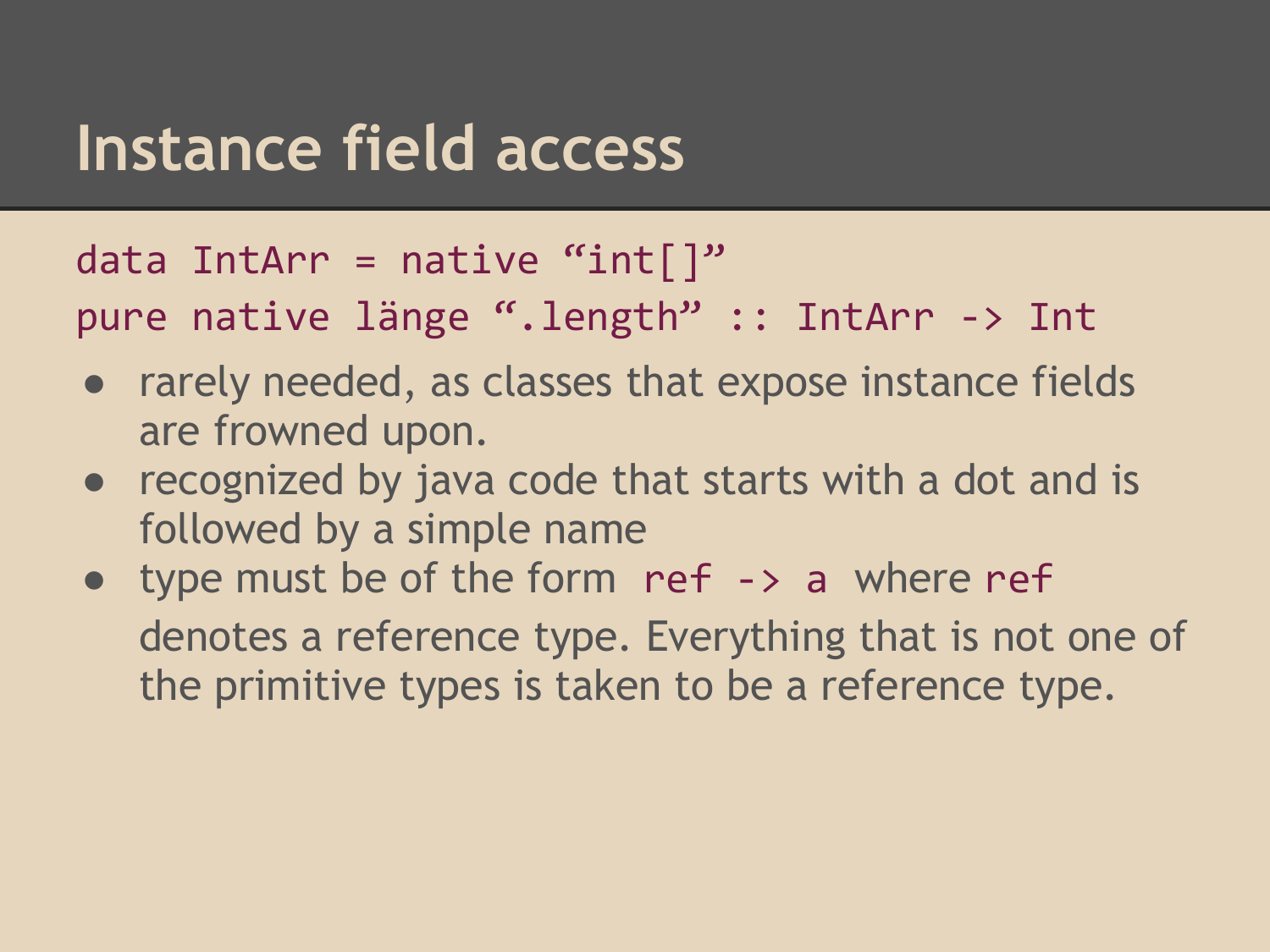## **Method Invocation**

- application of a native function will map to a method invocation expression
- recognized by having function type and not being one of the special forms like instance field access. The "receiver" is the first arg. pure native sin java.lang.Math.sin

:: Double -> Double

pure native at charAt :: String -> Int -> Char native read :: Reader -> IO Int native write :: Writer -> String -> IO ()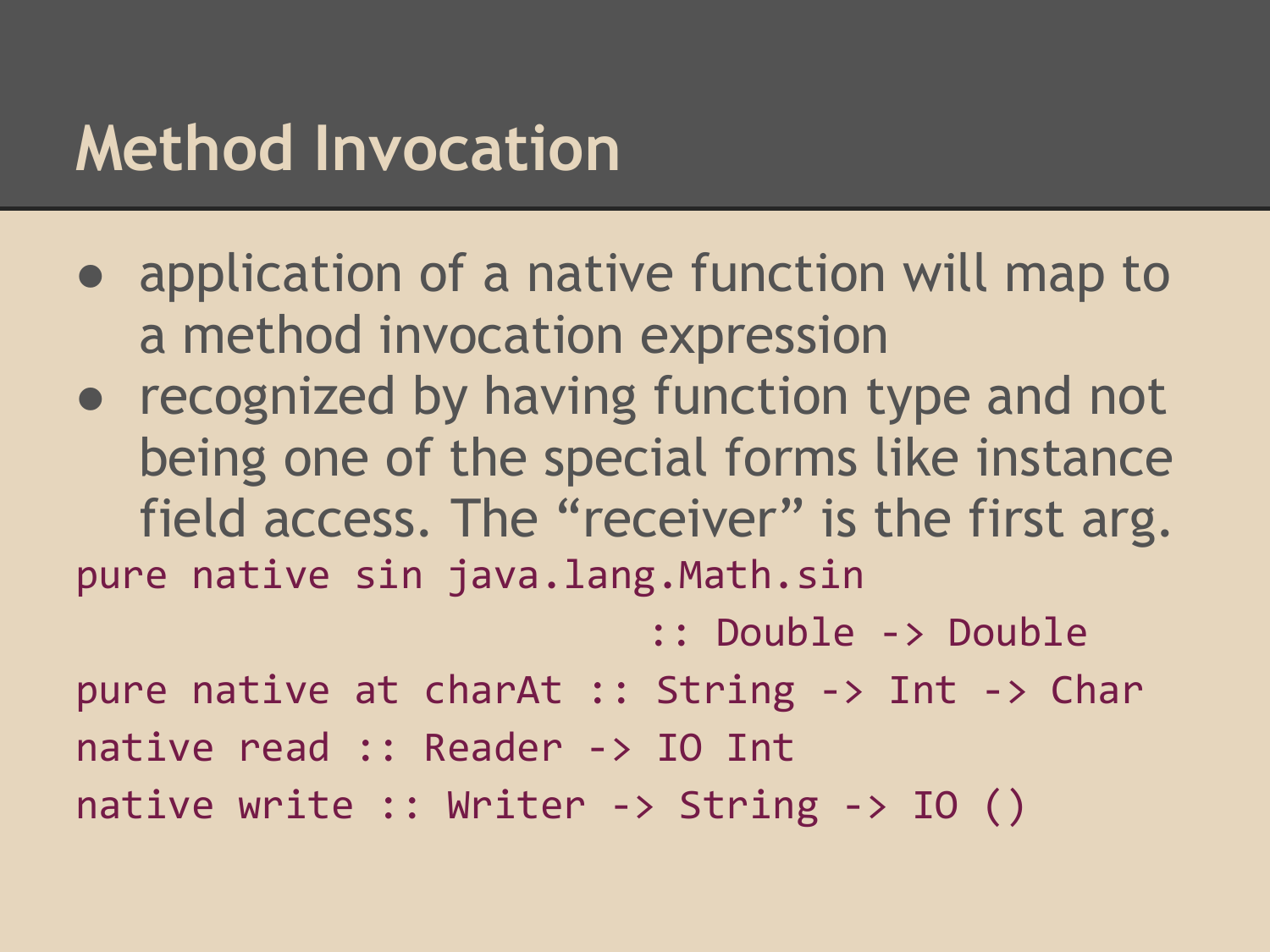### **Instance creation expression**

• Has the java code "new" and a function type whose raw result is a reference type.

```
data Date = native java.util.Date where
     native new 
         :: () -> IO (Mutable RealWorld Date)
         | Long -> ST s (Mutable s <u>Date</u>)
     native getTime 
          :: Mutable s Date -> ST s Long
data Integer = pure native java.math.BigInteger
     where pure native new :: String -> Integer
```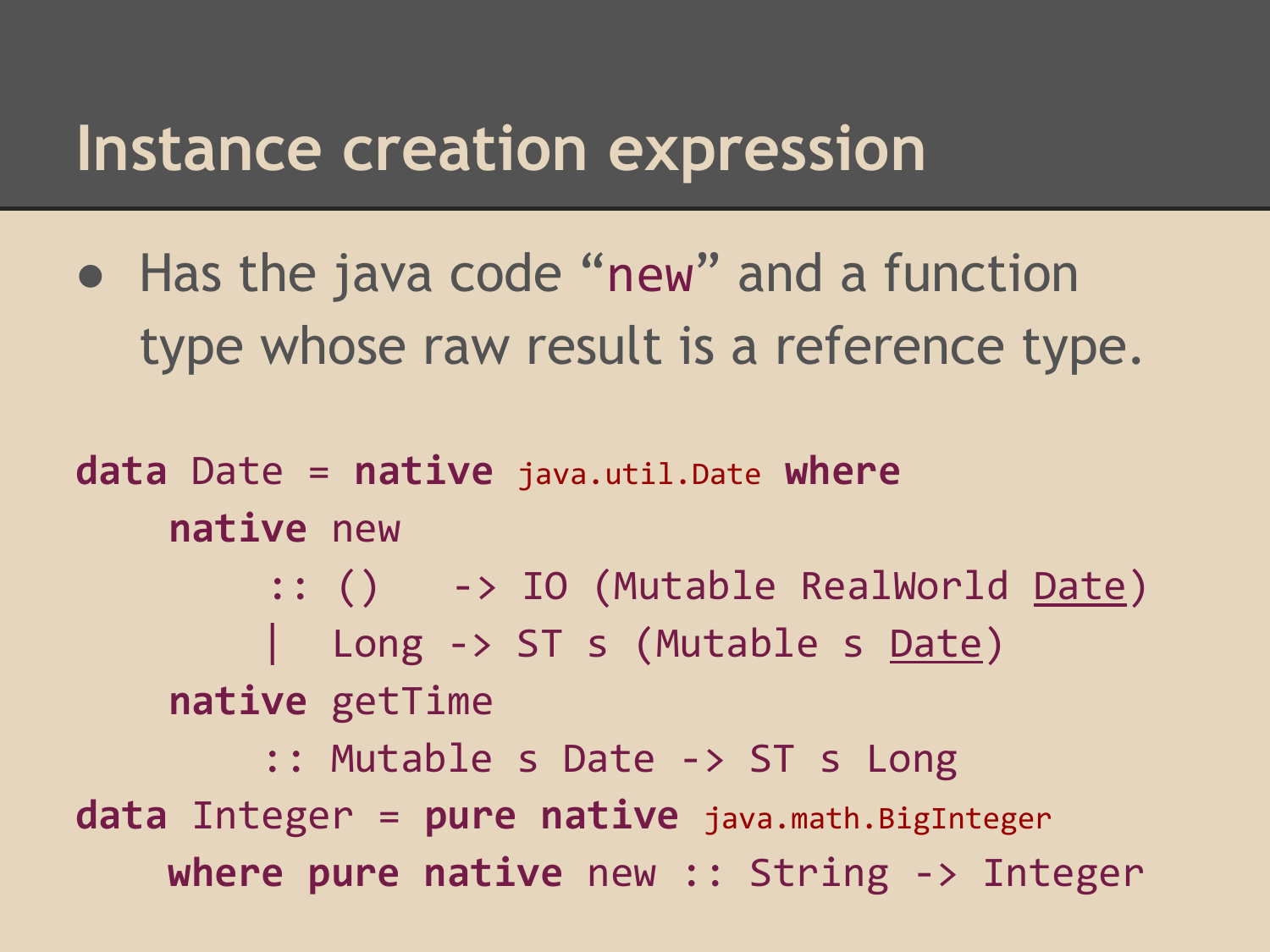# **Magic Native Function Types**

- () in argument position, must be only argument besides receiver, if any. Signals empty argument list.
- () as result signals void methods. Makes only sense when wrapped in IO or ST. If you need a pure function that always returns (), consider const ()
- Maybe a as argument allows to pass null instead of an actual value.
- Maybe a as result maps null results to Nothing and wraps non null results in Just. This is the way to deal with Java null values.
- [a] as result converts array or Iterable values to lists, skipping null elements. Also turns null into [].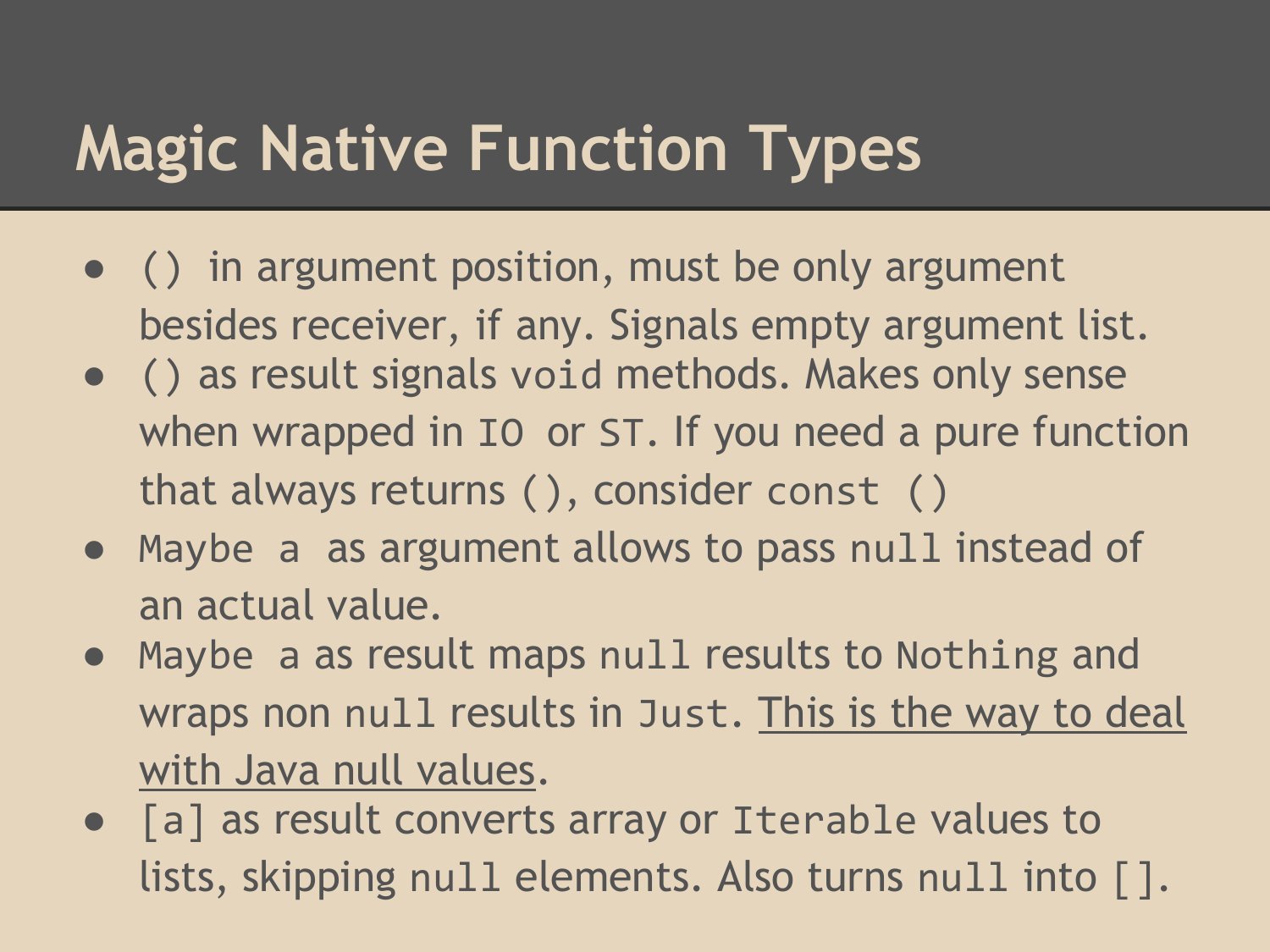## **Rules for sound native function types**

- 1. The only way native mutable type M can appear in the return type of any function is Mutable s M
- 2. A pure function may not return Mutable s a
- 3. An impure function must have return type ST s a or IO a.
- 4. The only way mutable type M can appear in the argument type of an impure function is Mutable s M
- 5. The phantom types after ST and Mutable must all be equal, either the same type variable, or RealWorld

This ensures that mutable values can only be created in the ST/IO Monad, from whence they cannot normally escape.

The rules need only be checked on native functions.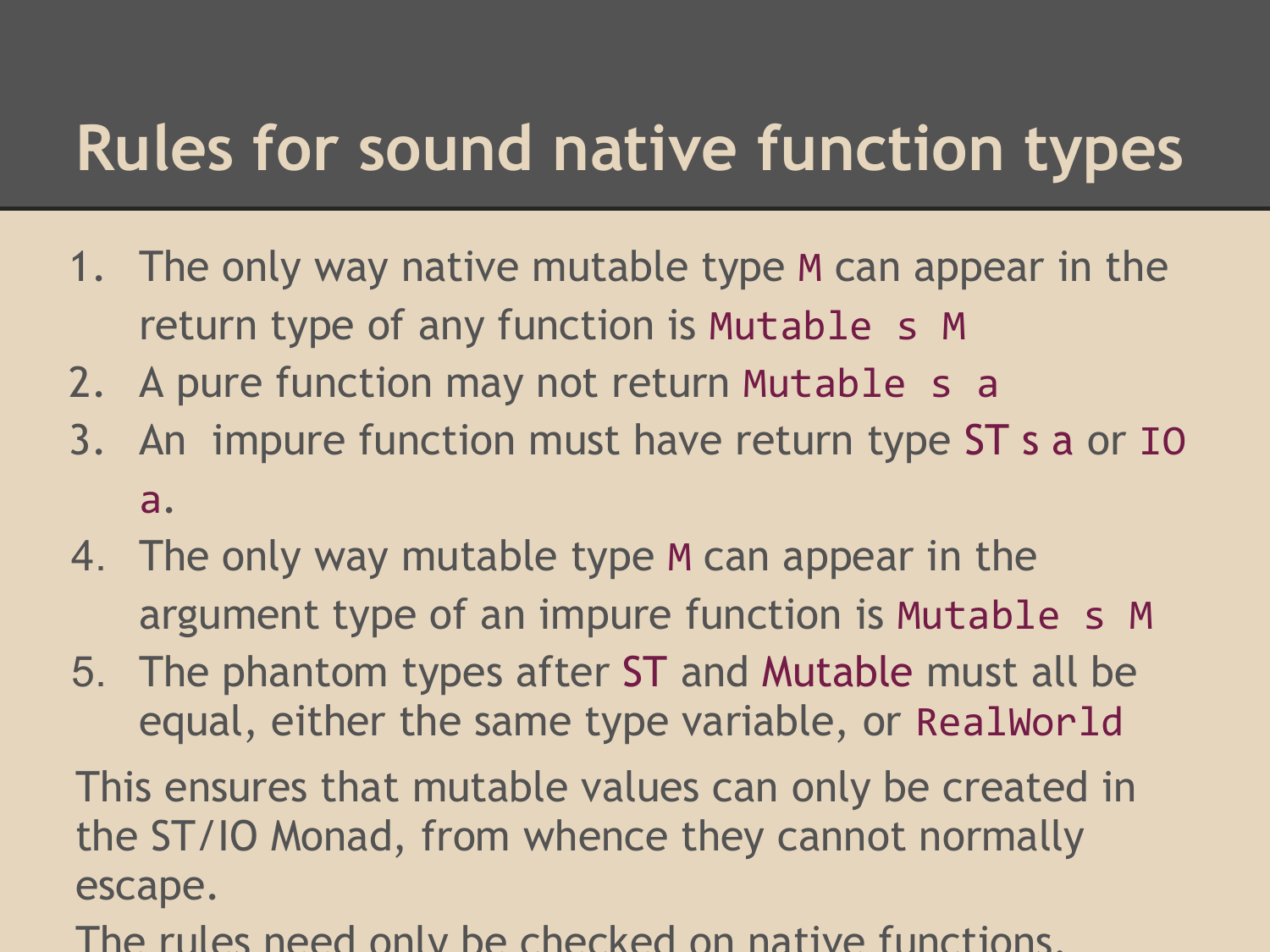## **Tools**

- fregec.jar contains command line compiler and standard library. JDK 7 required.
- FregIDE eclipse plugin, contains its own copy of fregec.jar. Can be used with just a JRE 7.
- REPL and [online REPL](http://try.frege-lang.org)
- Documentation tool, creates HTML from Frege class files (included in fregec.jar).
- Quick check tool, checks quick check properties of class files (included in fregec. jar).